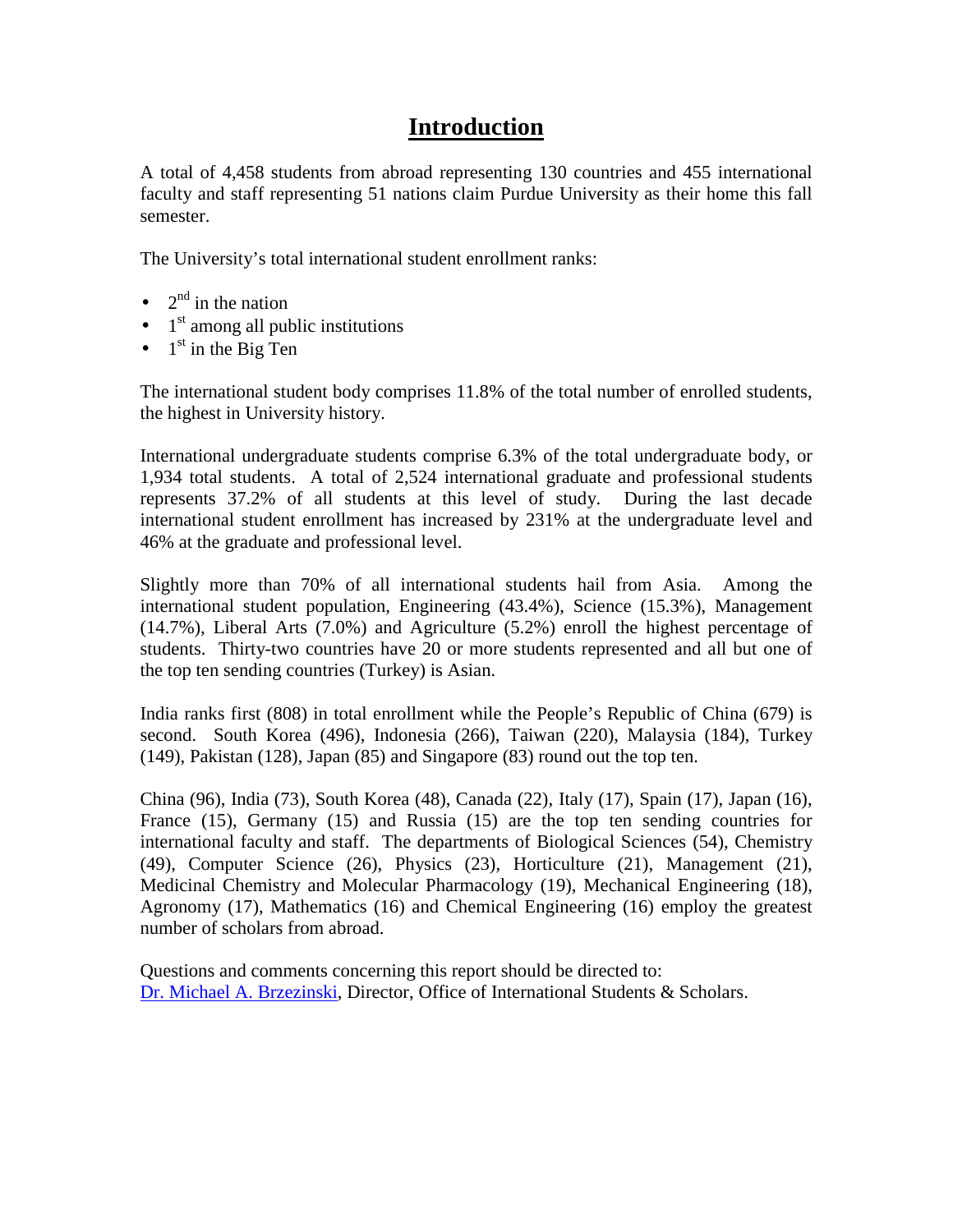

### **International Student Enrollment 1996-2000**





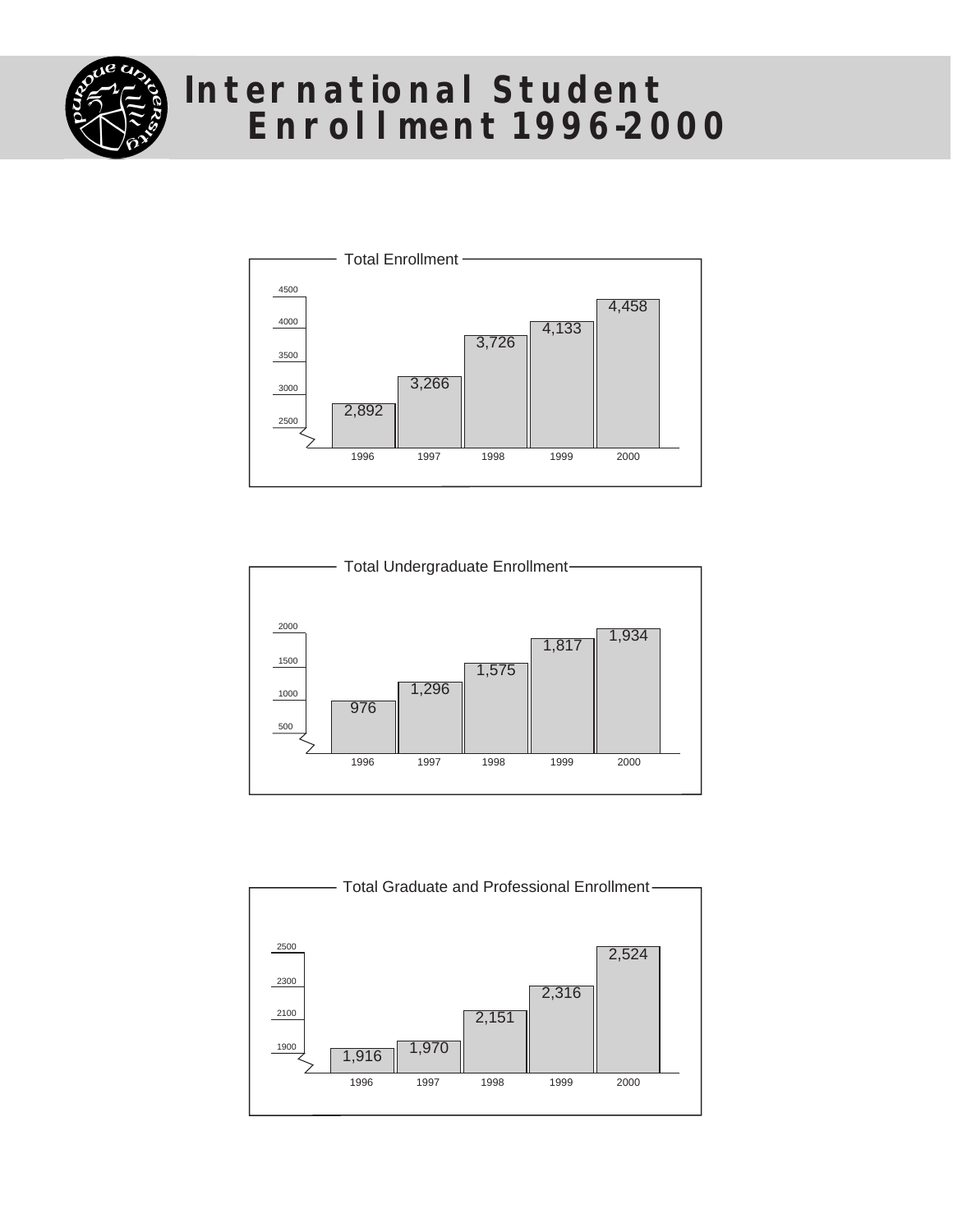

## **Top Ten Enrollment By Country**





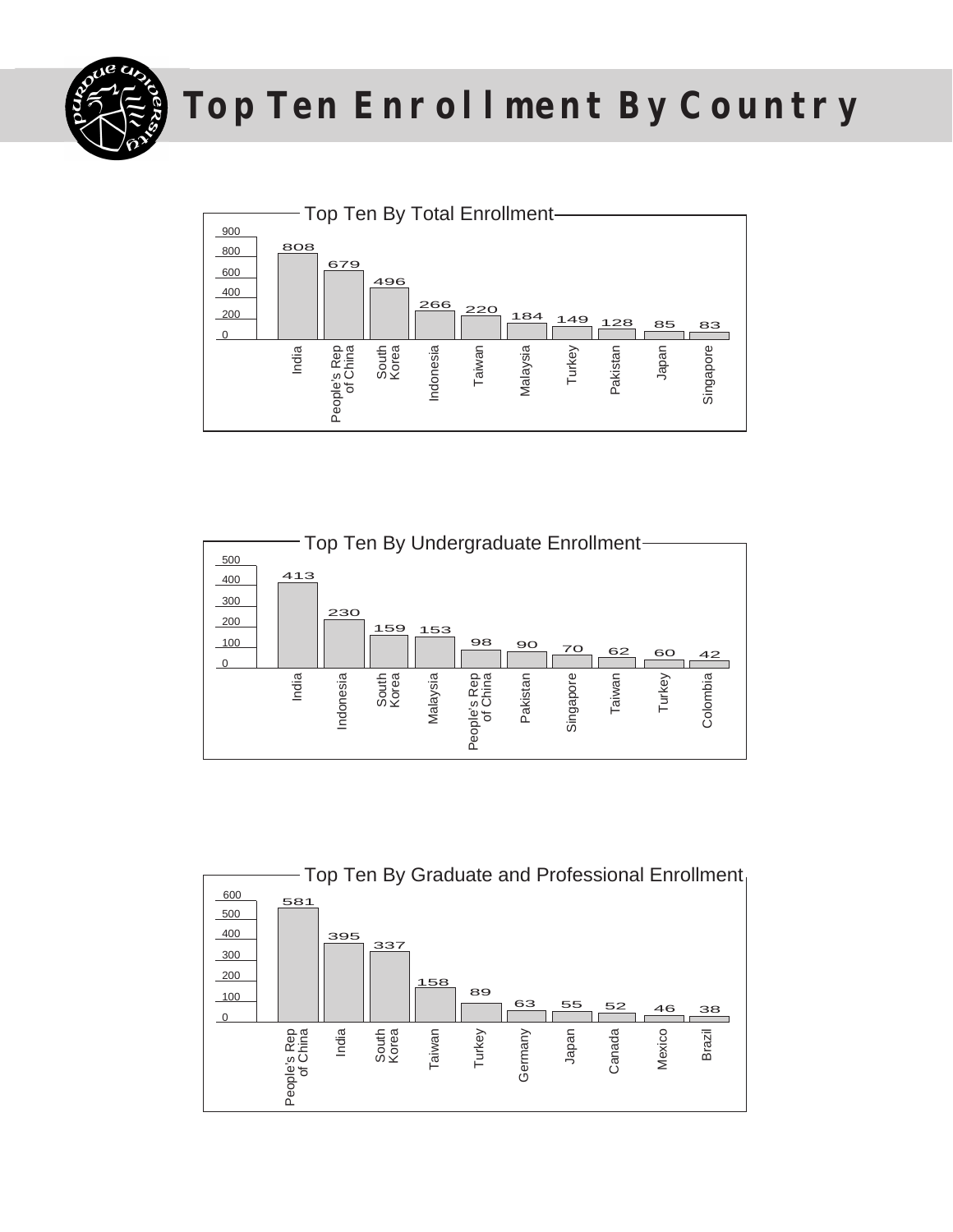

### **Enrollment By Country (130 Countries)**

|                       | Total                                      |                      | $\mathsf{T}_{\mathsf{otal}}$ |
|-----------------------|--------------------------------------------|----------------------|------------------------------|
| Albania               | 3                                          | Mauritius            | 1                            |
|                       | 1                                          | Mexico               | 66                           |
| Algeria               | $\mathbf{1}$                               |                      |                              |
| Angola                | 1                                          | Moldova              | 3<br>5                       |
| Anguilla              | 20                                         | Mongolia             |                              |
| Argentina             |                                            | Mozambique           | $\mathbf 1$                  |
| Australia             | 16<br>7                                    | Myanmar              | $\overline{2}$               |
| Austria               | $\mathbf{1}$                               | Nepal                | 6                            |
| Bahamas               |                                            | Netherlands          | 17                           |
| Bahrain               | 6                                          | New Zealand          | 9                            |
| Bangladesh            | 39                                         | Nicaragua            | 8                            |
| <b>Barbados</b>       | 1                                          | Niger                | 3                            |
| <b>Belarus</b>        | $\begin{array}{c} 2 \\ 2 \\ 1 \end{array}$ | Nigeria              | 14                           |
| Belgium               |                                            | Norway               | 4                            |
| Belize                |                                            | Oman                 | $\overline{2}$               |
| Benin                 | $\mathbf{1}$                               | Pakistan             | 128                          |
| Bolivia               | 9                                          | Palestine            | 1                            |
| Botswana              | 6                                          | Panama               | 27                           |
| Brazil                | 57                                         | Paraguay             | 1                            |
| <b>Bulgaria</b>       | 11                                         | People's Republic of | 679                          |
| Burkina Faso          | $\overline{2}$                             | China                |                              |
| Cameroon              | $\overline{2}$                             | Peru                 | 18                           |
| Canada                | 74                                         | Philippines          | 11                           |
| Chile                 | 8                                          | Poland               | 9                            |
| Colombia              | 65                                         | Portugal             | $\overline{2}$               |
| Costa Rica            | 19                                         | Republic of Palau    | 1                            |
| Cote d'Ivoire         | 4                                          | Republic of          | 5                            |
| Croatia               | 5                                          | South Africa         |                              |
| Cyprus                | 21                                         | Republic of the      | 1                            |
| <b>Czech Republic</b> | 8                                          | Congo                |                              |
| Denmark               | 1                                          | Romania              | 25                           |
| Dominican             | 4                                          | Russia               | 32                           |
| Republic              |                                            | Saudi Arabia         | 9                            |
| Ecuador               | 21                                         | Senegal              | $\overline{c}$               |
| Egypt                 | 21                                         | Sierra Leone         | $\overline{2}$               |
| El Salvador           | 11                                         | Singapore            | 83                           |
| Eritera               | 1                                          | Slovenia             | $\overline{2}$               |
| Ethiopia              | $\overline{7}$                             | Somolia              | $\overline{2}$               |
| France                | 37                                         | South Korea          | 496                          |
| Gabon                 | 1                                          | Spain                | 25                           |
| Gambia                | 1                                          | Sri Lanka            | 20                           |
| Germany               | 72                                         | St, Kitts - Nevis    | 2                            |
| Ghana                 | 13                                         | St. Vincent          | 1                            |
| Greece                | 15                                         | Grenadines           |                              |
| Guatemala             | 22                                         | Sudan                | 5                            |
| Guyana                | 1                                          | Swaziland            | 1                            |
| Haiti                 | 3                                          | Sweden               | 11                           |
| Honduras              | 14                                         | Switzerland          | 3                            |
| Hong Kong             | 49                                         | Syria                | 3                            |
| Hungary               | 17                                         | Taiwan               | 220                          |
| Iceland               | 3                                          | Tanzania             | 3                            |
| India                 | 808                                        | Thailand             | 55                           |
| Indonesia             | 266                                        | Togo                 | 2                            |
| Iran                  | 7                                          | Trinidad and         | 3                            |
| Ireland               | 1                                          | Tobago               |                              |
| Israel                | $\overline{4}$                             | Tunisia              | 1                            |
| Italy                 | 18                                         | Turkey               | 149                          |
| Jamaica               | 3                                          | Uganda               | 2                            |
| Japan                 | 85                                         | Ukraine              | 12                           |
| Jordan                | 40                                         | United Arab          | 5                            |
| Kenya                 | 15                                         | Emirates             |                              |
| Kuwait                | 3                                          | United Kingdom       | 51                           |
| Kyrgyzstan            | 1                                          | Uruguay              | 5                            |
| Latvia                | 1                                          | Uzbekistan           | 1                            |
| Lebanon               | 12                                         | Venezuela            | 23                           |
| Macao                 | 4                                          | Yemen                | 1                            |
| Macedonia             | 1                                          | Yugoslavia           | 7                            |
| Malaysia              | 184                                        | Zambia               | 1                            |
| Maldives              | 2                                          | Zimbabwe             | 4                            |
| Mali                  | 3                                          |                      |                              |
|                       |                                            | Total                | 4,458                        |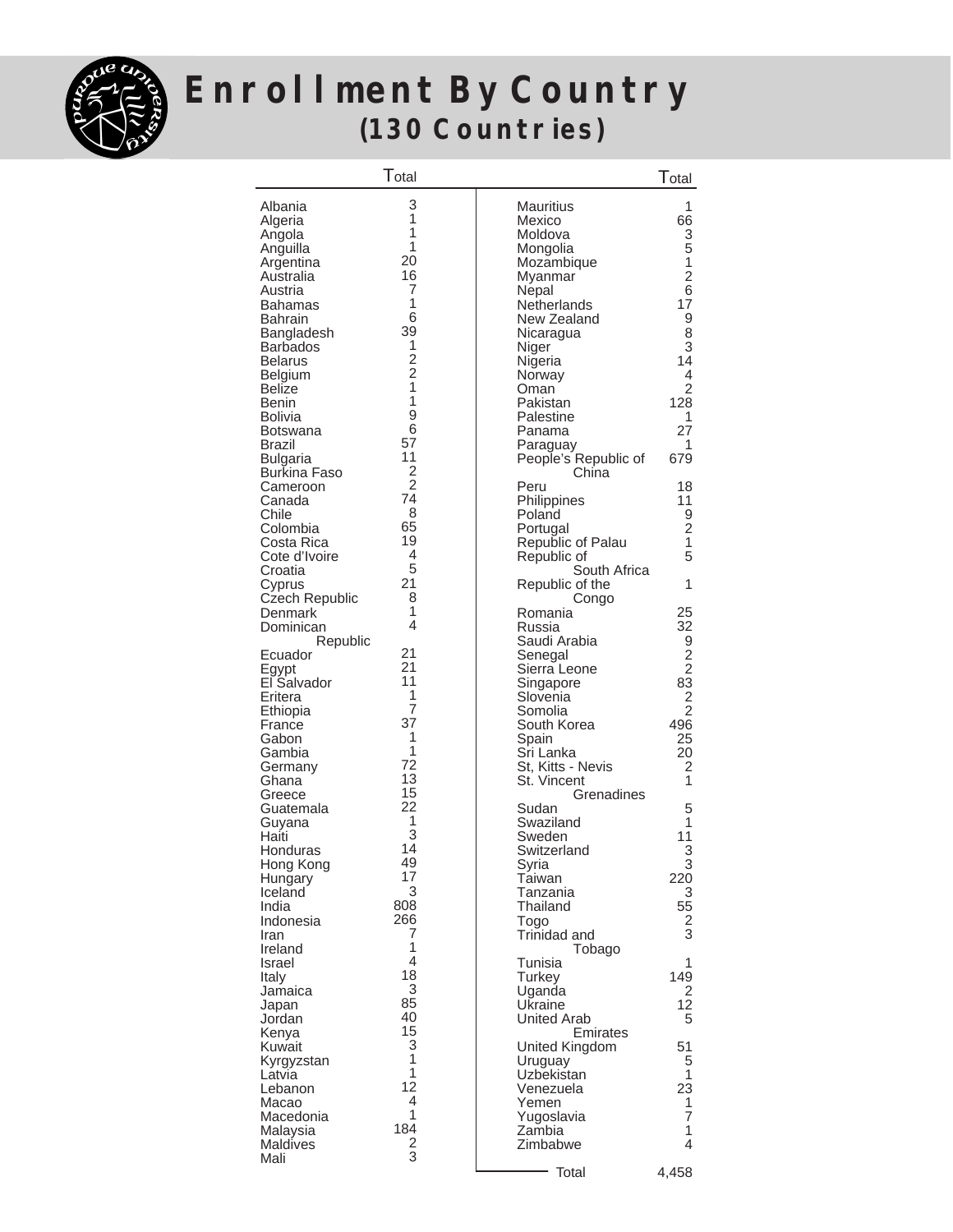

### **Enrollment By Country & Degree Level**

#### Undergraduate Graduate Professional Total

|  |  | Undergraduate GraduateProfessional Total |  |
|--|--|------------------------------------------|--|
|--|--|------------------------------------------|--|

| Albania             | 1                   | $\overline{c}$          |   | 3                | <b>Mauritius</b>       | 1                         |                         |                |                                           |
|---------------------|---------------------|-------------------------|---|------------------|------------------------|---------------------------|-------------------------|----------------|-------------------------------------------|
| Algeria             |                     | 1                       |   | 1                | Mexico                 | 20                        | 46                      |                | 66                                        |
| Angola              |                     |                         |   | 1                | Moldova                | $\overline{2}$            | 1                       |                | 3                                         |
| Anguilla            |                     |                         |   | 1                | Mongolia               |                           | 5                       |                | 5                                         |
| Argentina           | 1                   | 19                      |   | 20               | Mozambique             |                           |                         |                |                                           |
| Australia           | 6                   | 10                      |   | 16               | Myanmar                | 1                         |                         |                | $\overline{c}$                            |
| Austria             | $\overline{2}$      | 5                       |   | $\overline{7}$   | Nepal                  | 1                         | 5                       |                | 6                                         |
| <b>Bahamas</b>      |                     | 1                       |   | 1                | Netherlands            | 8                         |                         |                | 17                                        |
| <b>Bahrain</b>      | 6                   |                         |   | 6                | New Zealand            | 7                         | $\frac{9}{2}$           |                | 9                                         |
| Bangladesh          | 14                  | 25                      |   | 39               | Nicaragua              | 6                         | $\overline{\mathbf{c}}$ |                | 8                                         |
| <b>Barbados</b>     | 1                   |                         |   | 1                | Niger                  | 2                         | 1                       |                | 3                                         |
| <b>Belarus</b>      | 1                   | 1                       |   | $\boldsymbol{2}$ | Nigeria                | 12                        | 2                       |                | 14                                        |
| Belgium             |                     | 2                       |   | $\overline{c}$   | Norway                 | $\overline{c}$            | 2                       |                | 4                                         |
| <b>Belize</b>       |                     | 1                       |   | 1                | Oman                   | $\overline{2}$            |                         |                | 2                                         |
| Benin               |                     | 1                       |   | 1                | Pakistan               | 90                        | 38                      |                | 128                                       |
| <b>Bolivia</b>      | 8                   | 1                       |   | 9                | Palestine              | 1                         |                         |                |                                           |
| <b>Botswana</b>     | 6                   |                         |   | 6                | Panama                 | 22                        | 5                       |                | 27                                        |
| <b>Brazil</b>       | 19                  | 38                      |   | 57               | Paraguay               | 1                         |                         |                |                                           |
| <b>Bulgaria</b>     | 1                   | 10                      |   | 11               | People's Republic of   | 98                        | 581                     |                | 679                                       |
| <b>Burkina Faso</b> |                     | 2                       |   | $\boldsymbol{2}$ | China                  |                           |                         |                |                                           |
| Cameroon            |                     | 1                       | 1 | $\overline{c}$   | Peru                   | 3                         | 15                      |                | 18                                        |
| Canada              | 22                  | 51                      | 1 | 74               | Philippines            | 5                         | 6                       |                | 11                                        |
| Chile               | $\overline{c}$      | 6                       |   | 8                | Poland                 | 3                         | 6                       |                | 9                                         |
| Colombia            | 42                  | 23                      |   | 65               | Portugal               |                           | 2                       |                | 2                                         |
| Costa Rica          | 16                  | 3                       |   | 19               | Republic of Palau      | 1                         |                         |                |                                           |
| Cote d'Ivoire       | 4                   |                         |   | 4                | Republic of            | 4                         | 1                       |                | 5                                         |
| Croatia             | 1                   | 4                       |   | 5                | South Africa           |                           |                         |                |                                           |
| Cyprus              | 12                  | $\boldsymbol{9}$        |   | 21               | Republic of the        | 1                         |                         |                |                                           |
| Czech Republic      | 1                   | 7                       |   | 8                | Congo                  |                           |                         |                |                                           |
| Denmark             | 1                   |                         |   | 1                | Romania                | $\overline{\mathbf{c}}$   | 23                      |                | 25                                        |
| Dominican           | 3                   | 1                       |   | 4                | Russia                 | 3                         | 29                      |                | 32                                        |
| Republic            | 13                  |                         |   |                  | Saudi Arabia           | 5                         | 3                       | 1              | 9                                         |
| Ecuador             | 3                   | 8<br>18                 |   | 21<br>21         | Senegal                | 1                         | $\mathbf{1}$            |                | $\overline{c}$                            |
| Egypt               | 9                   | $\overline{c}$          |   | 11               | Sierra Leone           |                           | 2                       |                | $\overline{c}$                            |
| El Salvador         | 1                   |                         |   | 1                | Singapore              | 70                        | 13                      |                | 83                                        |
| Eritera             | 5                   | $\overline{c}$          |   | $\overline{7}$   | Slovenia               |                           | 2                       |                | $\overline{\mathbf{c}}$<br>$\overline{2}$ |
| Ethiopia<br>France  | 9                   | 28                      |   | 37               | Somolia<br>South Korea | 2<br>159                  | 335                     | 2              | 496                                       |
| Gabon               | 1                   |                         |   | 1                | Spain                  | 8                         | 17                      |                | 25                                        |
| Gambia              |                     |                         | 1 | 1                | Sri Lanka              | 7                         | 13                      |                | 20                                        |
| Germany             | 9                   | 62                      | 1 | 72               | St, Kitts - Nevis      | 2                         |                         |                | 2                                         |
| Ghana               | $\overline{c}$      | 11                      |   | 13               | St. Vincent            | 1                         |                         |                |                                           |
| Greece              | $\sqrt{2}$          | 13                      |   | 15               | Grenadines             |                           |                         |                |                                           |
| Guatemala           | 21                  | 1                       |   | 22               | Sudan                  | 1                         | 3                       | 1              | 5                                         |
| Guyana              | 1                   |                         |   | 1                | Swaziland              |                           | 1                       |                |                                           |
| Haiti               | 1                   | 2                       |   | 3                | Sweden                 | 8                         | 3                       |                | 11                                        |
| Honduras            | 11                  | 3                       |   | 14               | Switzerland            | $\overline{c}$            | 1                       |                | 3                                         |
| Hong Kong           | 33                  | 12                      | 4 | 49               | Syria                  | 3                         |                         |                | 3                                         |
| Hungary             | 2                   | 15                      |   | $17\,$           | Taiwan                 | 62                        | 156                     | $\overline{c}$ | 220                                       |
| Iceland             |                     | 3                       |   | 3                | Tanzania               | $\ensuremath{\mathsf{3}}$ |                         |                | 3                                         |
| India               | 413                 | 395                     |   | 808              | Thailand               | 21                        | 34                      |                | 55                                        |
| Indonesia           | 230                 | 35                      | 1 | 266              | Togo                   |                           | $\frac{2}{2}$           |                | $\overline{\mathbf{c}}$                   |
| Iran                | 1                   | 6                       |   | 7                | Trinidad and           | $\mathbf{1}$              |                         |                | 3                                         |
| Ireland             |                     | 1                       |   | 1                | Tobago                 |                           |                         |                |                                           |
| Israel              | 1                   | 3                       |   | 4                | Tunisia                | 1                         |                         |                | 1                                         |
| Italy               | 2                   | 16                      |   | 18               | Turkey                 | 60                        | 89                      |                | $\frac{149}{2}$                           |
| Jamaica             |                     | 3                       |   | $\sqrt{3}$       | Uganda                 |                           | $\overline{2}$          |                |                                           |
| Japan               | 30                  | 54                      | 1 | 85               | Ukraine                | $\mathbf{1}$              | 11                      |                | 12                                        |
| Jordan              | 26                  | 14                      |   | 40               | <b>United Arab</b>     | 5                         |                         |                | 5                                         |
| Kenya               | 8<br>$\overline{2}$ | 6<br>1                  | 1 | 15<br>3          | Emirates               |                           |                         |                |                                           |
| Kuwait              |                     |                         |   | 1                | United Kingdom         | 33                        | 16                      | 2              | 51                                        |
| Kyrgyzstan          |                     | 1                       |   | 1                | Uruguay                | 2                         | 3                       |                | 5                                         |
| Latvia              | 4                   | 8                       |   | 12               | Uzbekistan             |                           | $\mathbf{1}$            |                | 1                                         |
| Lebanon<br>Macao    | $\mathbf{1}$        | $\overline{c}$          | 1 | $\overline{4}$   | Venezuela<br>Yemen     | 8<br>1                    | 15                      |                | 23<br>1                                   |
| Macedonia           |                     | 1                       |   | $\mathbf{1}$     | Yugoslavia             | 1                         | 6                       |                | 7                                         |
| Malaysia            | 153                 | 30                      | 1 | 184              | Zambia                 |                           | 1                       |                |                                           |
| Maldives            |                     | $\overline{\mathbf{c}}$ |   | $\overline{c}$   | Zimbabwe               | $\overline{2}$            | 2                       |                | 4                                         |
| Mali                | $\mathbf{2}$        | $\mathbf{1}$            |   | 3                |                        |                           |                         |                |                                           |
|                     |                     |                         |   |                  | - Total                | 1,934                     | 2,503                   | 21             | 4,458                                     |
|                     |                     |                         |   |                  |                        |                           |                         |                |                                           |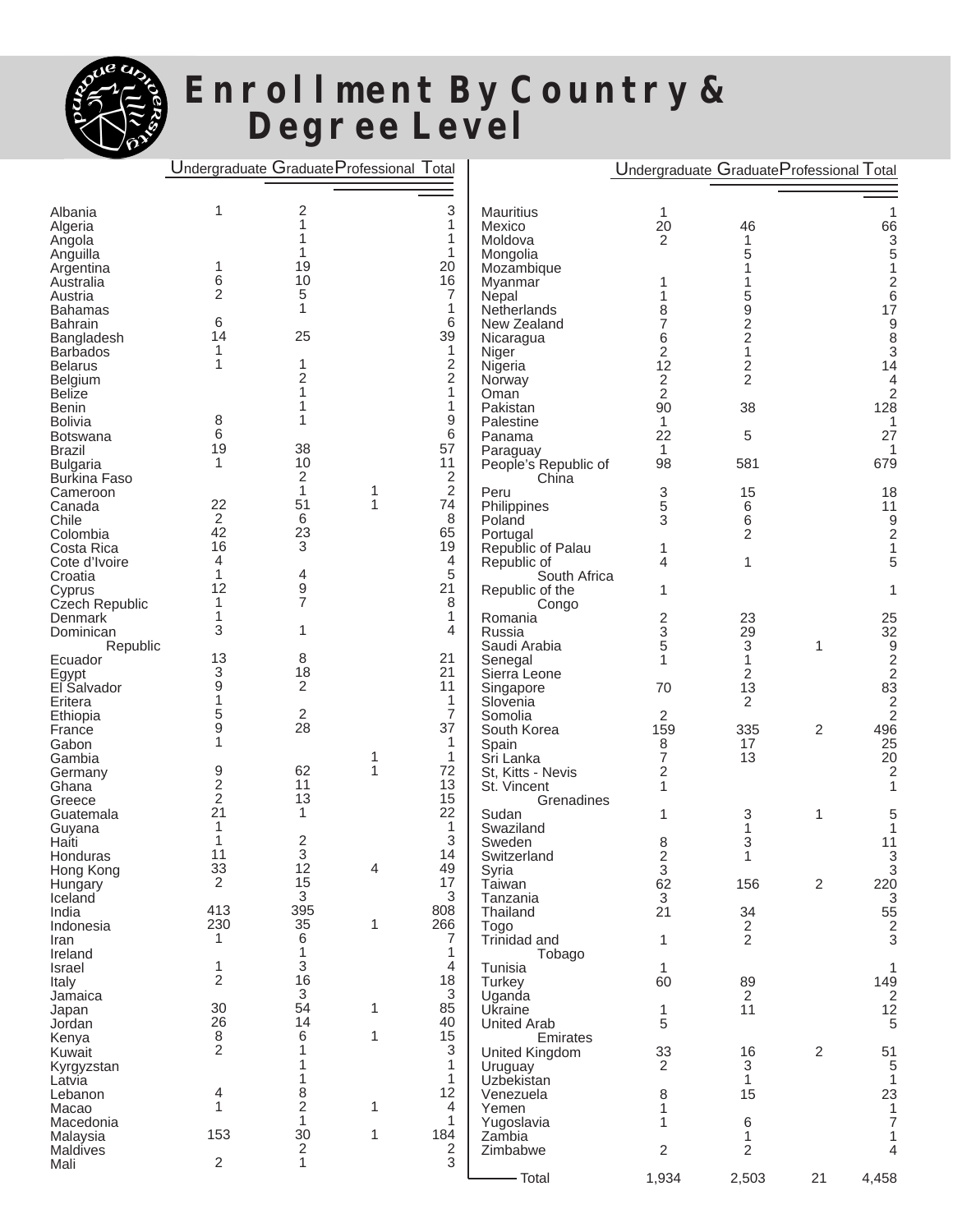

### **Total International Student Enrollment By Curricula**

|                                                                                                                                          | Undergraduate Graduate Professional Total |                                 |    |                                 |
|------------------------------------------------------------------------------------------------------------------------------------------|-------------------------------------------|---------------------------------|----|---------------------------------|
| Agriculture<br>Consumer and<br><b>Family Sciences</b>                                                                                    | 45<br>46                                  | 189<br>76                       |    | 234<br>122                      |
| Education<br>Engineering<br><b>Liberal Arts</b><br>Management<br>Pharmacy, Nursing                                                       | 977<br>92<br>337<br>16                    | 62<br>1,016<br>220<br>318<br>55 | 19 | 62<br>1,993<br>312<br>655<br>90 |
| & Health Sciences<br><b>Science</b><br>Technology<br><b>Veterinary Medicine</b><br>Non-Degree<br>Interdiciplinary<br><b>Biochemistry</b> | 206<br>60<br>2<br>153                     | 475<br>19<br>23<br>50           | 2  | 681<br>79<br>27<br>153<br>50    |
| TOTALS                                                                                                                                   | 1,934                                     | 2,503                           | 21 | 4,458                           |



### **New International Student Enrollment By Curricula**

|                                                                                             | Undergraduate Graduate Professional Total |                 |   |                     |
|---------------------------------------------------------------------------------------------|-------------------------------------------|-----------------|---|---------------------|
| Agriculture<br>Consumer and                                                                 | 19<br>15                                  | 31<br>32        |   | 50<br>47            |
| <b>Family Sciences</b><br>Education<br>Engineering<br>Interdisciplinary                     | 233                                       | 16<br>281<br>18 |   | 16<br>514<br>18     |
| <b>Biochemistry</b><br>Liberal Arts<br>Management<br>Pharmacy, Nursing<br>& Health Sciences | 27<br>57<br>2                             | 59<br>137<br>17 | 8 | 86<br>194<br>27     |
| Science<br>Technology<br>Temporary<br>Undergraduate                                         | 49<br>3<br>77<br>2                        | 106<br>2        |   | 155<br>5<br>77<br>2 |
| <b>Studies</b><br><b>University Division</b>                                                | 5                                         |                 |   | 5                   |
| <b>TOTALS</b>                                                                               | 489                                       | 699             | 8 | 1,196               |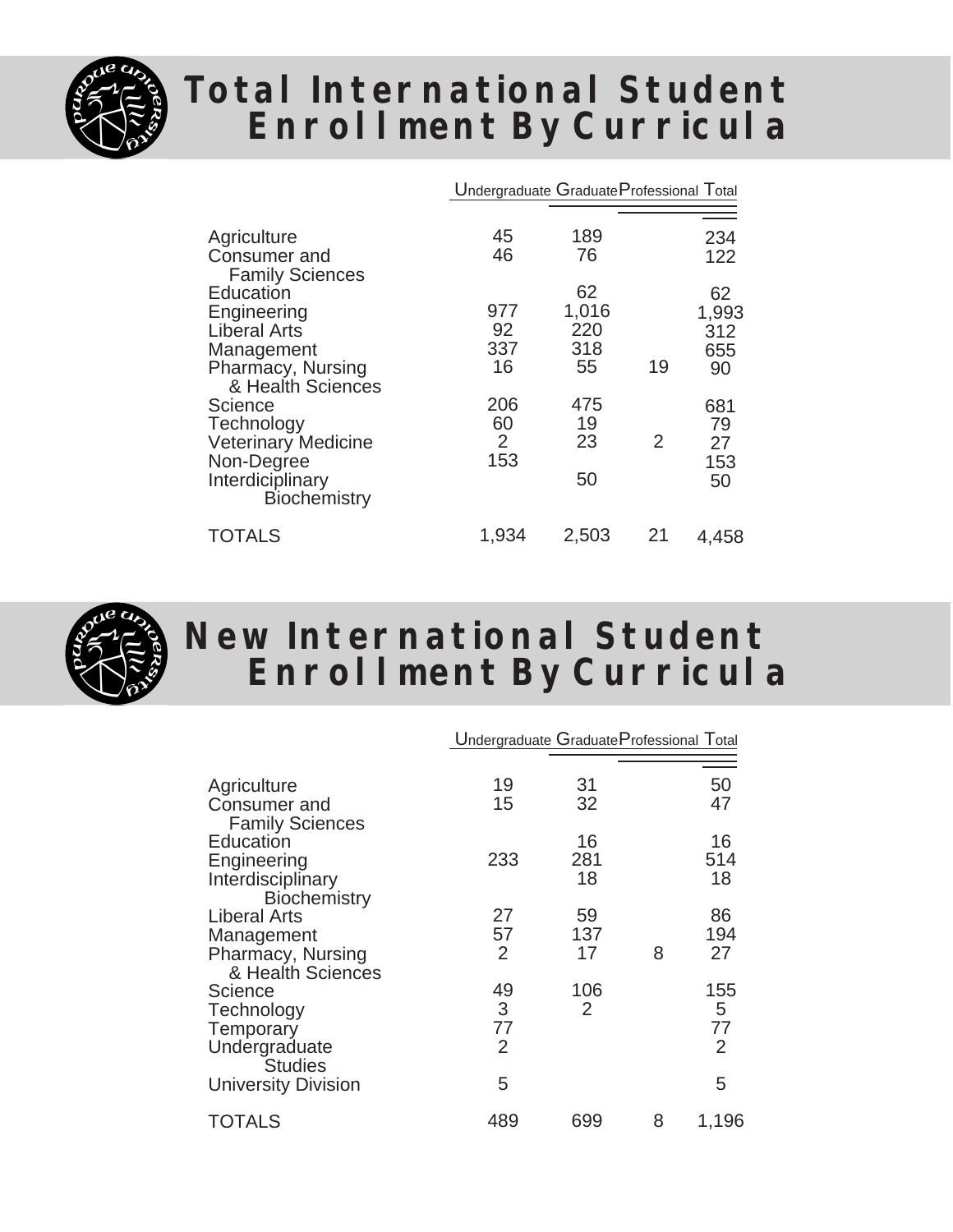

 $\mathbf{r}$ 

### **Total International Student Enrollment By Region**

|                                                       | Undergraduate Graduate Professional Total |                     |         |                     |
|-------------------------------------------------------|-------------------------------------------|---------------------|---------|---------------------|
| Africa                                                | 53                                        | 45                  | 4       | 102                 |
| Asia<br>Europe<br>Latin America<br>& Caribbean        | 1,388<br>105<br>220                       | 1,732<br>301<br>201 | 12<br>3 | 3,132<br>409<br>421 |
| <b>Middle East</b><br><b>North America</b><br>Oceania | 132<br>22<br>14                           | 151<br>51<br>12     |         | 284<br>74<br>26     |
| <b>TOTALS</b>                                         | 1,934                                     | 2,503               | 21      | 4.458               |

**Africa**

|                                               |                                          | Undergraduate |          |              | 53                                         |                                          |                |    |
|-----------------------------------------------|------------------------------------------|---------------|----------|--------------|--------------------------------------------|------------------------------------------|----------------|----|
|                                               |                                          |               | Graduate |              | 45                                         |                                          |                |    |
|                                               |                                          |               |          | Professional |                                            | 4                                        |                |    |
|                                               |                                          |               |          |              |                                            | Total                                    | 102            |    |
|                                               | Undergraduate GraduateProfessional Total |               |          |              |                                            | Undergraduate GraduateProfessional Total |                |    |
| Algeria                                       |                                          |               |          |              | Nigeria                                    | 12                                       |                | 14 |
| Angola<br><b>Benin</b><br><b>Burkina Faso</b> |                                          |               |          |              | Republic of<br>South Africa<br>Republic of | 4                                        |                | 5  |
| Cameroon<br>Cote d'Ivoire                     |                                          |               |          |              | the Congo<br>Senegal                       |                                          |                |    |
| Eritrea<br>Ethiopia                           |                                          | 2             |          |              | Sierra Leone<br>Somalia                    |                                          | $\overline{2}$ |    |
| Gabon<br>Gambia<br>Ghana                      |                                          | 11            |          | 13           | Sudan<br>Swaziland<br>Tanzania             | 3                                        | 3              |    |
| Kenya<br>Mali                                 | 8                                        | 6             |          | 15<br>3      | Togo<br>Tunisia                            |                                          | 2              |    |
| <b>Mauritius</b><br>Mozambique                |                                          |               |          |              | Uganda<br>Zambia                           |                                          |                |    |
| Niger                                         |                                          |               |          | 3            | Zimbabwe                                   | 2                                        |                |    |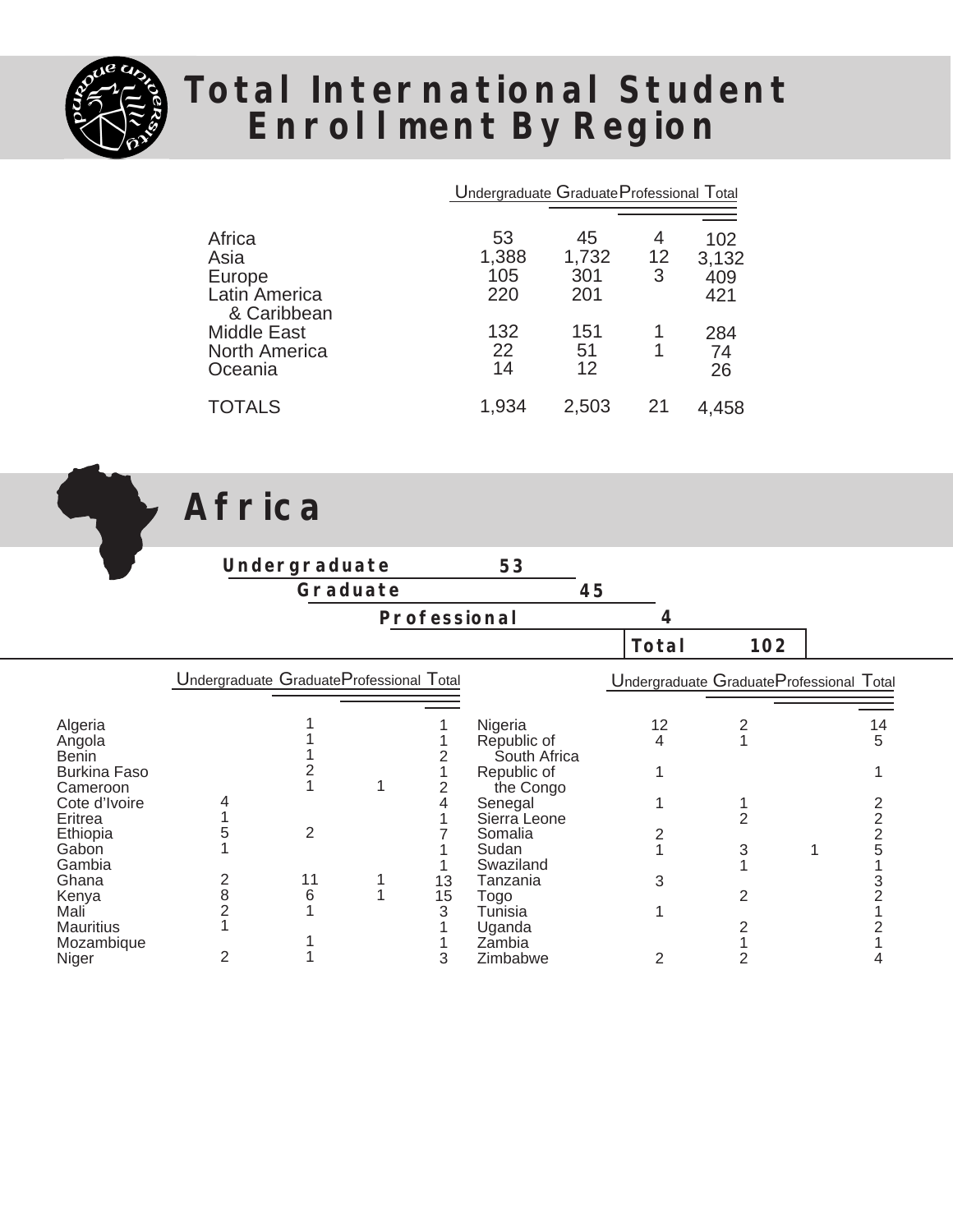|                                                           | Asia                                     |                                            |                        |                                                                             |                                                                |       |                                        |                                          |                     |                              |  |
|-----------------------------------------------------------|------------------------------------------|--------------------------------------------|------------------------|-----------------------------------------------------------------------------|----------------------------------------------------------------|-------|----------------------------------------|------------------------------------------|---------------------|------------------------------|--|
|                                                           |                                          | Undergraduate                              |                        |                                                                             | 1,388                                                          |       |                                        |                                          |                     |                              |  |
|                                                           |                                          |                                            | Graduate               |                                                                             |                                                                | 1,732 |                                        |                                          |                     |                              |  |
|                                                           |                                          |                                            |                        | Professional                                                                |                                                                |       | 12                                     |                                          |                     |                              |  |
|                                                           |                                          |                                            |                        |                                                                             |                                                                |       | Total                                  | 3,132                                    |                     |                              |  |
|                                                           | Undergraduate GraduateProfessional Total |                                            |                        |                                                                             |                                                                |       |                                        | Undergraduate GraduateProfessional Total |                     |                              |  |
| Bangladesh<br>Hong Kong<br>India<br>Indonesia             | 14<br>33<br>413<br>230                   | 25<br>12<br>395<br>35                      | 4<br>1                 | 39<br>49<br>808<br>266                                                      | Nepal<br>Pakistan<br>People's Rep. of<br>China                 |       | 1<br>90<br>98                          | $\sqrt{5}$<br>38<br>581                  |                     | $\,6\,$<br>128<br>679        |  |
| Japan<br>Macao<br>Malaysia<br><b>Maldives</b><br>Mongolia | 30<br>$\mathbf{1}$<br>153                | 54<br>$\sqrt{2}$<br>30<br>$\mathbf 2$<br>5 | 1<br>$\mathbf{1}$<br>1 | 85<br>$\overline{4}$<br>184<br>$\begin{array}{c}\n2 \\ 5 \\ 2\n\end{array}$ | Philippines<br>Singapore<br>South Korea<br>Sri Lanka<br>Taiwan |       | 5<br>70<br>159<br>$\overline{7}$<br>62 | 6<br>13<br>335<br>13<br>156              | 2<br>$\overline{2}$ | 11<br>83<br>496<br>20<br>220 |  |
| Myanmar                                                   | 1                                        | $\mathbf{1}$                               |                        |                                                                             | Thailand                                                       |       | 21                                     | 34                                       |                     | 55                           |  |
|                                                           |                                          |                                            |                        |                                                                             |                                                                |       |                                        |                                          |                     |                              |  |
|                                                           |                                          |                                            | Europe                 |                                                                             |                                                                |       |                                        |                                          |                     |                              |  |
|                                                           |                                          |                                            |                        |                                                                             |                                                                |       |                                        |                                          |                     |                              |  |
|                                                           |                                          | Undergraduate                              | Graduate               |                                                                             | 105                                                            | 301   |                                        |                                          |                     |                              |  |
|                                                           |                                          |                                            |                        | Professional                                                                |                                                                |       | $\overline{3}$                         |                                          |                     |                              |  |
|                                                           |                                          |                                            |                        |                                                                             |                                                                |       | Total                                  | 409                                      |                     |                              |  |
|                                                           | Undergraduate GraduateProfessional Total |                                            |                        |                                                                             |                                                                |       |                                        | Undergraduate GraduateProfessional Total |                     |                              |  |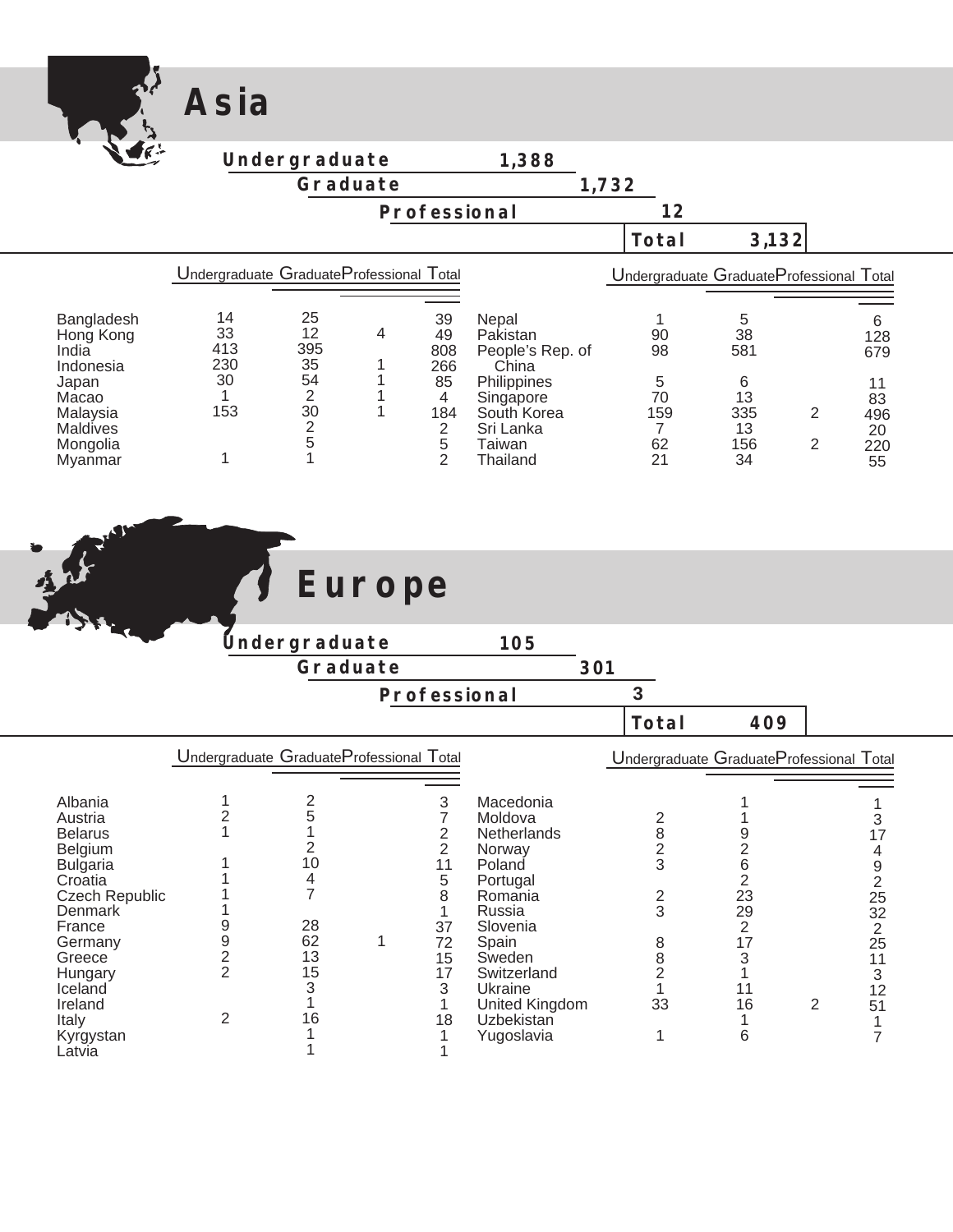## **Latin America & Caribbean**

|--|

|                                  |                      | Undergraduate  |                                          | 220                     |                     |                                          |                |
|----------------------------------|----------------------|----------------|------------------------------------------|-------------------------|---------------------|------------------------------------------|----------------|
|                                  |                      | Graduate       |                                          |                         | 201                 |                                          |                |
|                                  |                      |                | Professional                             |                         |                     |                                          |                |
|                                  |                      |                |                                          |                         | Total               | 421                                      |                |
|                                  |                      |                | Undergraduate GraduateProfessional Total |                         |                     | Undergraduate GraduateProfessional Total |                |
|                                  |                      |                |                                          |                         |                     |                                          |                |
| Anguilla<br>Argentina            |                      | 19             | 20                                       | Guyana<br>Haiti         |                     |                                          |                |
| <b>Bahamas</b>                   |                      |                |                                          | Honduras                | 11                  |                                          | 14             |
| <b>Barbados</b><br><b>Belize</b> |                      |                |                                          | Jamaica<br>Mexico       | 20                  | 3<br>46                                  | 3<br>66        |
| <b>Bolivia</b>                   | 8                    |                |                                          | Nicaragua               | 6                   | $\mathbf 2$                              | $\,8\,$        |
| <b>Botswana</b>                  | 6                    |                | 6                                        | Panama                  | 22                  | 5                                        | 27             |
| <b>Brazil</b>                    | 19<br>$\overline{2}$ | 38             | 57                                       | Paraguay                |                     |                                          |                |
| Chile<br>Colombia                | 42                   | 6<br>23        | 8<br>65                                  | Peru<br>St. Kitts-Nevis | 3<br>$\overline{2}$ | 15                                       | 18             |
| Costa Rica                       | 16                   | 3              | 19                                       | St. Vincent-            |                     |                                          | $\overline{2}$ |
| Dominican                        | 3                    |                | 4                                        | Grenadines              |                     |                                          |                |
| Republic                         |                      |                |                                          | Trinidad & Tobago       |                     |                                          | 3              |
| Ecuador                          | 13                   | 8              | 21                                       | Uruguay                 | $\frac{2}{8}$       | 3                                        | 5              |
| El Salvador<br>Guatemala         | 9<br>21              | $\overline{2}$ | 11<br>22                                 | Venezuela               |                     | 15                                       | 23             |

|                                                                                           | Middle East                                                                                              |                                     |                                                                                              |     |                   |                                          |                    |  |
|-------------------------------------------------------------------------------------------|----------------------------------------------------------------------------------------------------------|-------------------------------------|----------------------------------------------------------------------------------------------|-----|-------------------|------------------------------------------|--------------------|--|
|                                                                                           | Undergraduate                                                                                            |                                     | 132                                                                                          |     |                   |                                          |                    |  |
|                                                                                           |                                                                                                          | Graduate                            |                                                                                              | 151 |                   |                                          |                    |  |
|                                                                                           |                                                                                                          | Professional                        |                                                                                              |     |                   |                                          |                    |  |
|                                                                                           |                                                                                                          |                                     |                                                                                              |     | Total             | 284                                      |                    |  |
|                                                                                           | Undergraduate GraduateProfessional Total                                                                 |                                     |                                                                                              |     |                   | Undergraduate GraduateProfessional Total |                    |  |
| <b>Bahrain</b><br>Cyprus<br>Egypt<br>Iran<br><b>Israel</b><br>Jordan<br>Kuwait<br>Lebanon | 6<br>12<br>9<br>3<br>$\begin{array}{c} 18 \\ 6 \\ 3 \end{array}$<br>26<br>14<br>$\overline{2}$<br>4<br>8 | 6<br>21<br>21<br>4<br>40<br>3<br>12 | Oman<br>Palestine<br>Saudi Arabia<br>Syria<br><b>Turkey</b><br>United Arab Emirates<br>Yemen |     | 5<br>3<br>60<br>5 | 3<br>89                                  | 9<br>3<br>149<br>5 |  |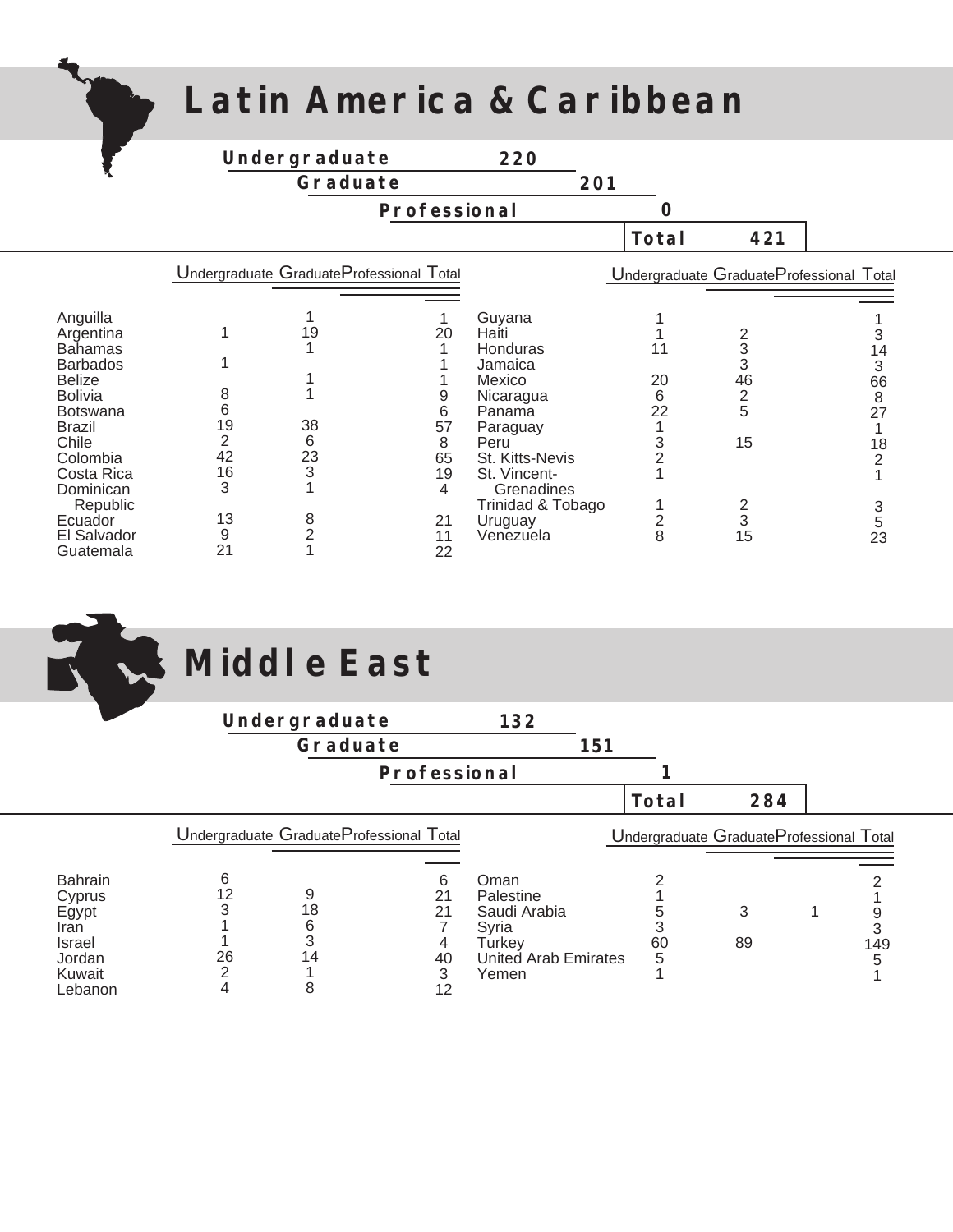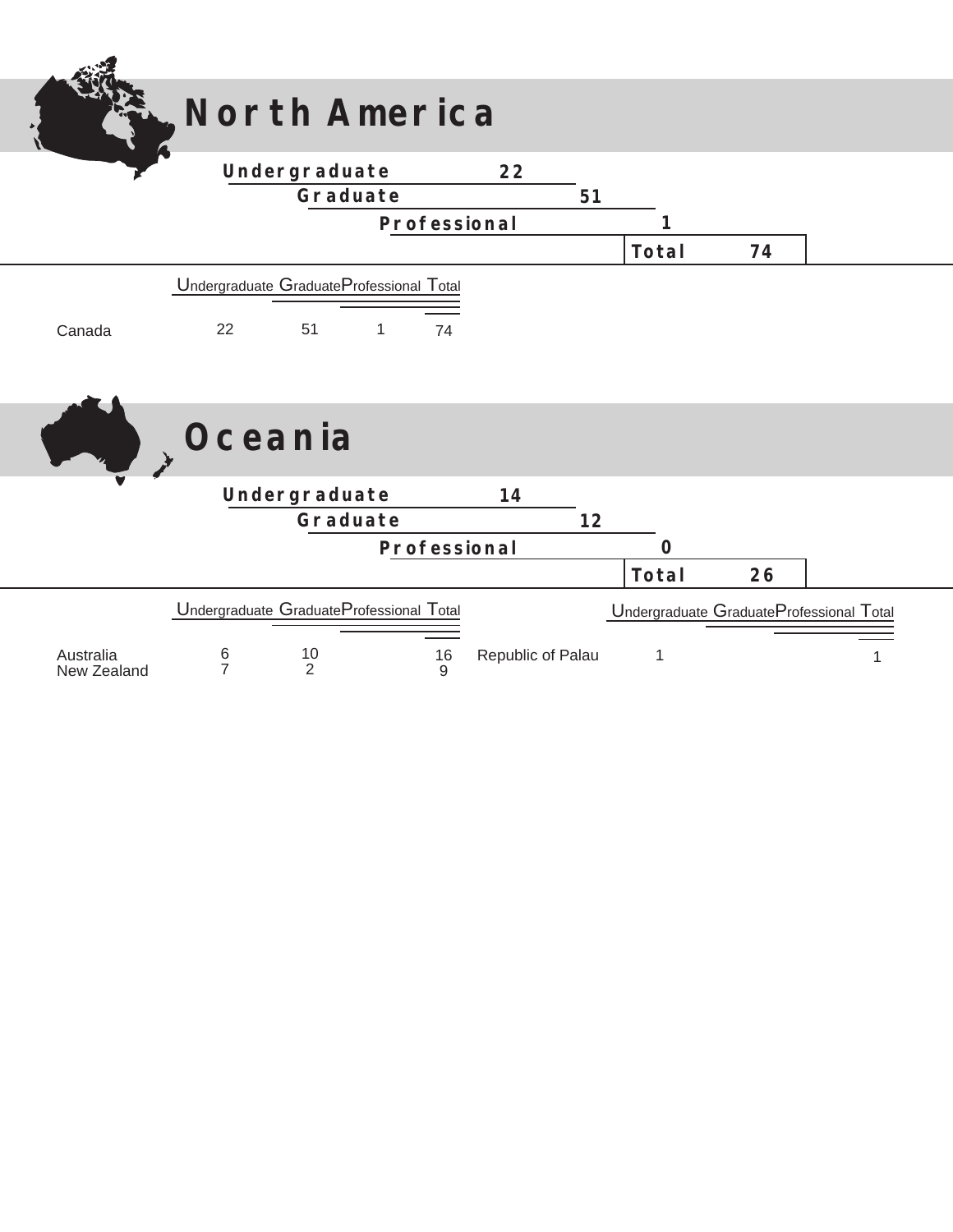

## Agriculture

**Undergraduate**

**Graduate**

**Professional**

|                       |                |                      |                                           |                      | Total          | 234                                       |                |
|-----------------------|----------------|----------------------|-------------------------------------------|----------------------|----------------|-------------------------------------------|----------------|
|                       |                |                      | Undergraduate Graduate Professional Total |                      |                | Undergraduate Graduate Professional Total |                |
| Argentina             |                | 5                    | 5                                         | Mali                 |                |                                           |                |
| Australia             | 3              |                      | $\overline{4}$                            | Mexico               |                |                                           |                |
| <b>Bahamas</b>        |                |                      | 1                                         | Mongolia             |                |                                           |                |
| Bangladesh            |                |                      | 1                                         | Mozambique           |                |                                           |                |
| <b>Bolivia</b>        |                |                      | $\overline{2}$                            | Myanmar              |                |                                           |                |
| <b>Brazil</b>         | 1              | 8                    | 9                                         | Netherlands          | $\frac{2}{2}$  |                                           | $\overline{c}$ |
| <b>Burkina Faso</b>   |                |                      |                                           | New Zealand          |                |                                           | $\overline{c}$ |
| Cameroon              |                |                      |                                           | Nicaragua            | $\overline{1}$ |                                           | $\overline{c}$ |
| Canada                |                |                      | 4                                         | Niger                |                |                                           | 1              |
| Colombia              | $\overline{2}$ | 5                    | 7                                         | Nigeria              |                |                                           | $\frac{2}{2}$  |
| Costa Rica            | 1              | 1                    | $\overline{2}$                            | Pakistan             | $\overline{2}$ |                                           |                |
| Croatia               |                | 3                    | 3                                         | Panama               | 1              |                                           | $\mathbf{1}$   |
| <b>Czech Republic</b> |                | $\overline{2}$       | $\overline{2}$                            | People's Republic of |                | 45                                        | 45             |
| Denmark               | 1              |                      | 1                                         | China                |                |                                           |                |
| Ecuador               | $\overline{2}$ | 3                    | 5                                         | Peru                 |                |                                           |                |
| Egypt                 |                | 1                    | 1                                         | Philippines          | 1              |                                           | $\overline{2}$ |
| El Salvador           |                | $\overline{c}$       | $\overline{2}$                            | Romania              |                |                                           |                |
| Ethiopia              |                |                      | 1                                         | Russia               |                | 2                                         | 2              |
| France                |                | $\frac{3}{3}$        | 3                                         | Senegal              |                |                                           |                |
| Germany               | 1              |                      | 4                                         | Singapore            | 1              | $\overline{2}$                            | 3              |
| Ghana<br>Guatemala    |                | 3                    | 3                                         | South Korea          |                | 10                                        | 11             |
|                       | 2<br>1         |                      | 3                                         | Sudan<br>Swaziland   |                |                                           |                |
| Honduras              |                |                      | $\overline{2}$                            | Sweden               | 3              |                                           |                |
| Hungary<br>India      |                | $\overline{2}$<br>15 | 3<br>16                                   | Taiwan               |                | 3                                         |                |
| Indonesia             | 8              | 4                    | 12                                        | Thailand             |                | 3                                         |                |
| Ireland               |                |                      | 1                                         | <b>Turkey</b>        |                | 9                                         | 33395          |
| Italy                 |                |                      | 1                                         | Ukraine              |                | 5                                         |                |
| Japan                 |                | 3                    | 3                                         | United Kingdom       | 3              | 4                                         |                |
| Jordan                |                |                      | 1                                         | Uruguay              |                |                                           |                |
| Kenya                 | 1              | 4                    | 5                                         | Venezuela            |                |                                           |                |
| Lebanon               |                | $\overline{2}$       | $\overline{2}$                            | Yugoslavia           |                |                                           |                |
| Malaysia              | 1              |                      | 1                                         | Zimbabwe             |                |                                           |                |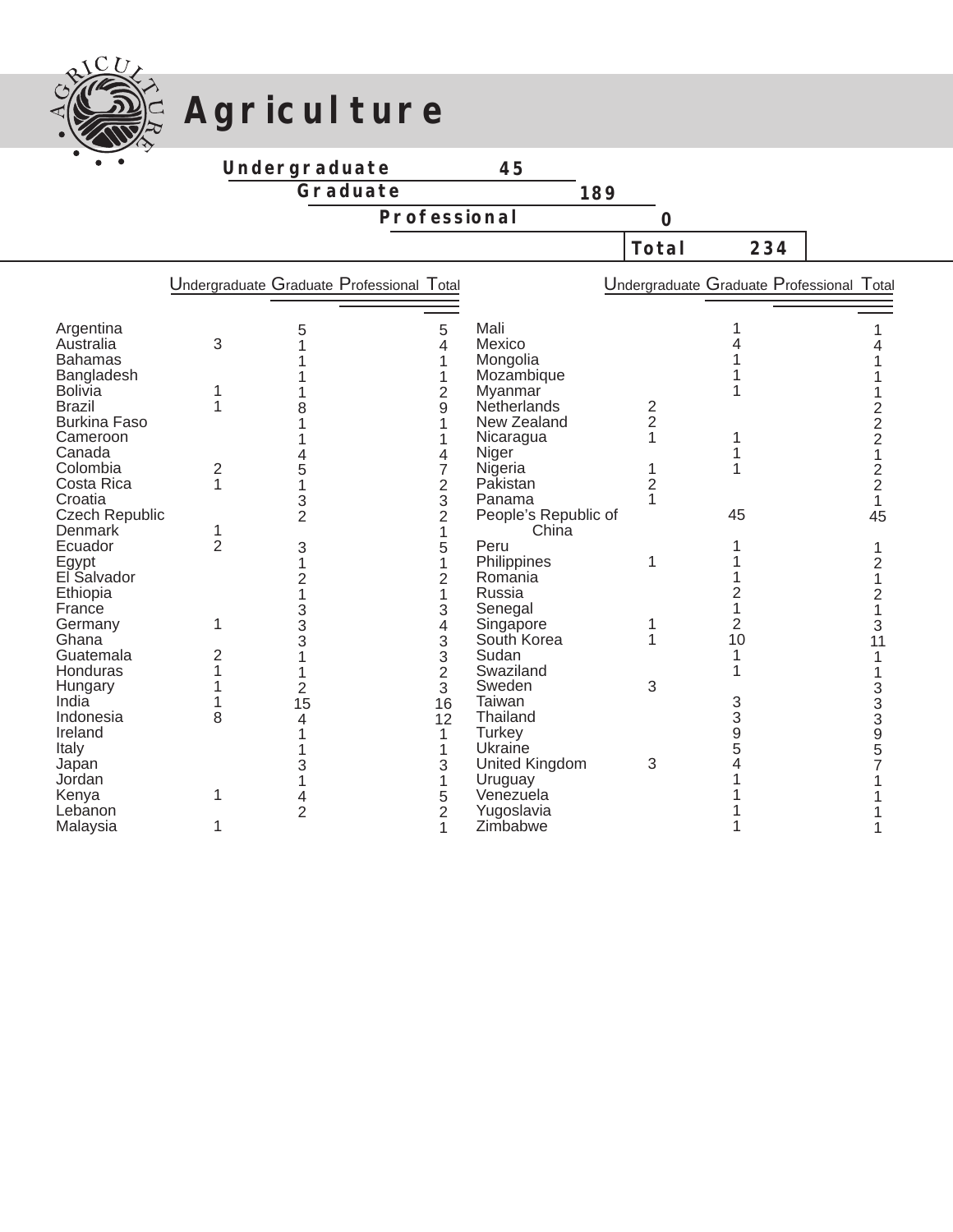**Consumer & Family Sciences**

|                                       |             | Undergraduate                             |              | 46                                       |                    |                                           |         |
|---------------------------------------|-------------|-------------------------------------------|--------------|------------------------------------------|--------------------|-------------------------------------------|---------|
|                                       |             | Graduate                                  |              | 76                                       |                    |                                           |         |
|                                       |             |                                           | Professional |                                          | 0                  |                                           |         |
|                                       |             |                                           |              |                                          | Total              | 122                                       |         |
|                                       |             | Undergraduate Graduate Professional Total |              |                                          |                    | Undergraduate Graduate Professional Total |         |
| <b>Brazil</b><br>Canada<br>Costa Rica |             |                                           |              | Mexico<br>Pakistan<br>Panama             |                    |                                           |         |
| Cyprus<br>El Salvador                 |             |                                           |              | People's Republic of<br>China            |                    | 24                                        | 25      |
| Germany<br>Greece<br>Honduras         |             |                                           |              | Philippines<br>Portugal<br>Republic of   |                    |                                           |         |
| Hong Kong<br>India<br>Indonesia       | 3<br>8<br>5 | 6                                         | 14           | South Africa<br>Singapore<br>South Korea |                    | 18                                        | 22      |
| Jamaica<br>Japan<br>Lebanon           | 3           |                                           |              | Taiwan<br><b>Turkey</b>                  | 5<br>$\frac{2}{3}$ | 13                                        | 18<br>2 |
| Malaysia                              |             |                                           |              | United Kingdom<br>Venezuela              |                    |                                           | 3       |

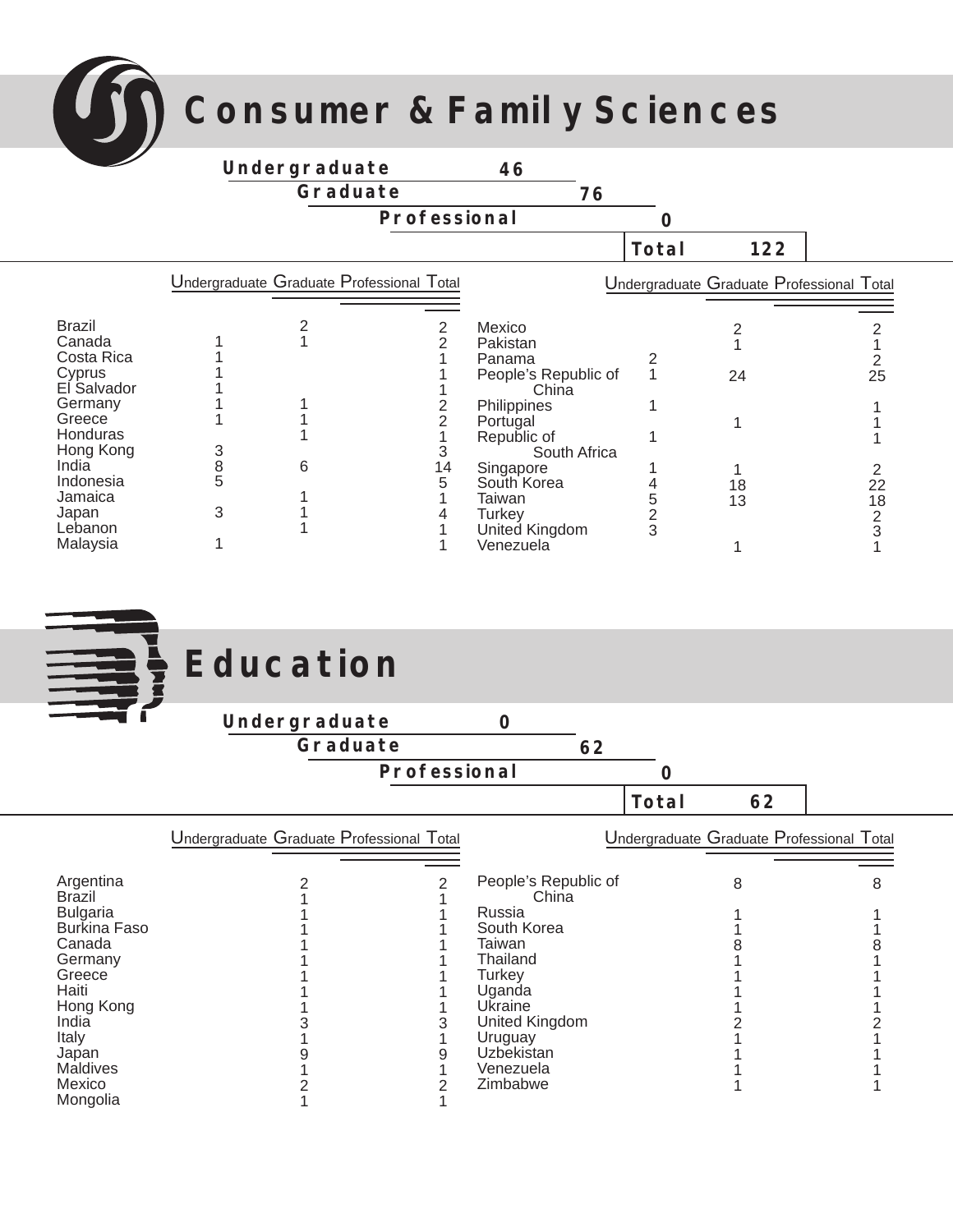

## **Engineering**

**Undergraduate**

**Graduate**

**1,016**

**Professional**

**Total 1,933**

|                  |                                              |                | Undergraduate Graduate Professional Total |                               |                | Undergraduate Graduate Professional Total |                |
|------------------|----------------------------------------------|----------------|-------------------------------------------|-------------------------------|----------------|-------------------------------------------|----------------|
|                  |                                              |                |                                           |                               |                |                                           |                |
| Albania          |                                              |                |                                           | Moldova                       | 1              |                                           |                |
| Argentina        | 1                                            | 3              | 4                                         | Myanmar                       | 1              |                                           |                |
| Australia        | 3                                            | 6              | 9                                         | Nepal                         |                | 3                                         | 3              |
| Austria          | $\begin{array}{c}\n2 \\ 2 \\ 9\n\end{array}$ | 1              | 3                                         | Netherlands                   | 2              |                                           | $\overline{2}$ |
| <b>Bahrain</b>   |                                              |                | $\overline{2}$                            | New Zealand                   | 1              |                                           |                |
| Bangladesh       |                                              | 16             | 25                                        | Nicaragua                     |                |                                           |                |
| <b>Barbados</b>  | 1                                            |                | 1                                         | Niceria                       | 5              |                                           | 5              |
| <b>Benin</b>     | 3                                            | 1              | 1                                         | Oman                          | $\overline{2}$ |                                           | $\overline{2}$ |
| <b>Bolivia</b>   | 3                                            |                | 3                                         | Pakistan                      | 35             | 26                                        | 61             |
| <b>Botswana</b>  | 7                                            | 8              | 3                                         | Palestine                     | 1              |                                           | 1              |
| <b>Brazil</b>    | 11                                           | 16             | 15                                        | Panama                        | 14             | 4                                         | 18             |
| Canada<br>Chile  | 1                                            | 1              | 27<br>$\overline{2}$                      | Paraguay                      | 1<br>8         | 208                                       | 1<br>216       |
| Colombia         | 21                                           | 9              | 30                                        | People's Republic of<br>China |                |                                           |                |
| Costa Rica       | 8                                            | 1              | 9                                         | Peru                          | 1              |                                           |                |
| Cote d'Ivoire    | 1                                            |                | 1                                         | Philippines                   | 1              | $\overline{2}$                            | 1<br>3         |
| Cyprus           | 6                                            | 7              | 13                                        | Poland                        | $\overline{c}$ | 1                                         | 3              |
| Czech Republic   |                                              | 1              | 1                                         | Republic of                   | 1              | 1                                         | $\overline{2}$ |
| Dominican        | 3                                            | 1              | 4                                         | South Africa                  |                |                                           |                |
| Republic         |                                              |                |                                           | Romania                       | $\overline{2}$ | 2                                         | 4              |
| Ecuador          | 7                                            | 2              | 9                                         | Russia                        |                | $\overline{c}$                            | $\overline{c}$ |
| Egypt            | 3                                            | 8              | 11                                        | Saudi Arabia                  | 4              | 3                                         | 7              |
| El Salvador      | 5                                            |                | 5                                         | Senegal                       | 1              |                                           |                |
| Ethiopia         | 1                                            |                | $\mathbf{1}$                              | Sierra Leone                  |                | 1                                         |                |
| France           | 3                                            | 9              | 12                                        | Singapore                     | 45             | 6                                         | 51             |
| Gabon            |                                              |                | $\mathbf{1}$                              | Somalia                       | 1              |                                           | $\mathbf{1}$   |
| Germany          | 3                                            | 9              | 12                                        | South Korea                   | 48             | 169                                       | 217            |
| Ghana            |                                              | $\overline{2}$ | 3                                         | Spain                         | 5              | $\overline{c}$                            | 7              |
| Greece           |                                              | 6              | $\overline{7}$                            | Sri Lanka                     | 4              | $\overline{7}$                            | 11             |
| Guatemala        | 12                                           |                | 12                                        | St. Kitts - Nevis             |                |                                           |                |
| Guyana           | 1                                            |                | $\mathbf{1}$                              | St. Vincent                   | 1              |                                           |                |
| Haiti            | 1                                            | 1              | 2                                         | Grenadines                    |                |                                           |                |
| Honduras         | 7                                            |                | $\overline{7}$                            | Sudan                         | 1              | 2                                         | 3<br>2         |
| Hong Kong        | 15                                           |                | 22                                        | Sweden                        | 2              |                                           |                |
| Hungary          | 1                                            | 1              | $\overline{2}$                            | Syria                         | 3              |                                           | 3              |
| Iceland          |                                              | 3              | 3                                         | Taiwan                        | 20             | 82                                        | 102            |
| India            | 221                                          | 215            | 436                                       | Tanzania                      | 1              |                                           | 1              |
| Indonesia        | 141                                          | 26             | 167                                       | Thailand                      | 16             | 18                                        | 34             |
| Iran             | 1                                            | 3              | 4                                         | Trinidad &                    | 1              | 1                                         | $\overline{2}$ |
| <b>Israel</b>    |                                              |                | 1                                         | Tobago                        |                |                                           |                |
| Italy            | $\overline{2}$                               |                | 3                                         | Tunisia                       | 1              |                                           |                |
| Japan            | 13                                           | 8              | 21                                        | Turkey                        | 44             | 39                                        | 83             |
| Jordan           | 15                                           | 4              | 19                                        | Ukraine                       |                | $\overline{2}$                            | $\overline{2}$ |
| Kenya            | 4<br>$\overline{2}$                          |                | $\overline{4}$                            | <b>United Arab</b>            | 4              |                                           | 4              |
| Kuwait           |                                              |                | 3                                         | Emirates                      |                |                                           |                |
| Latvia           | 3                                            | 1              | 1                                         | United Kingdom                | 10<br>1        | $\overline{2}$                            | 12             |
| Lebanon<br>Macao | 1                                            |                | 4                                         | Uruguay<br>Venezuela          |                |                                           | 1              |
| Malaysia         | 123                                          | 25             | 1<br>148                                  |                               | 3              | 5<br>1                                    | $\frac{8}{2}$  |
| Mexico           | 9                                            | 21             | 30                                        | Yugoslavia<br>Zambia          |                | 1                                         | 1              |
|                  |                                              |                |                                           |                               |                |                                           |                |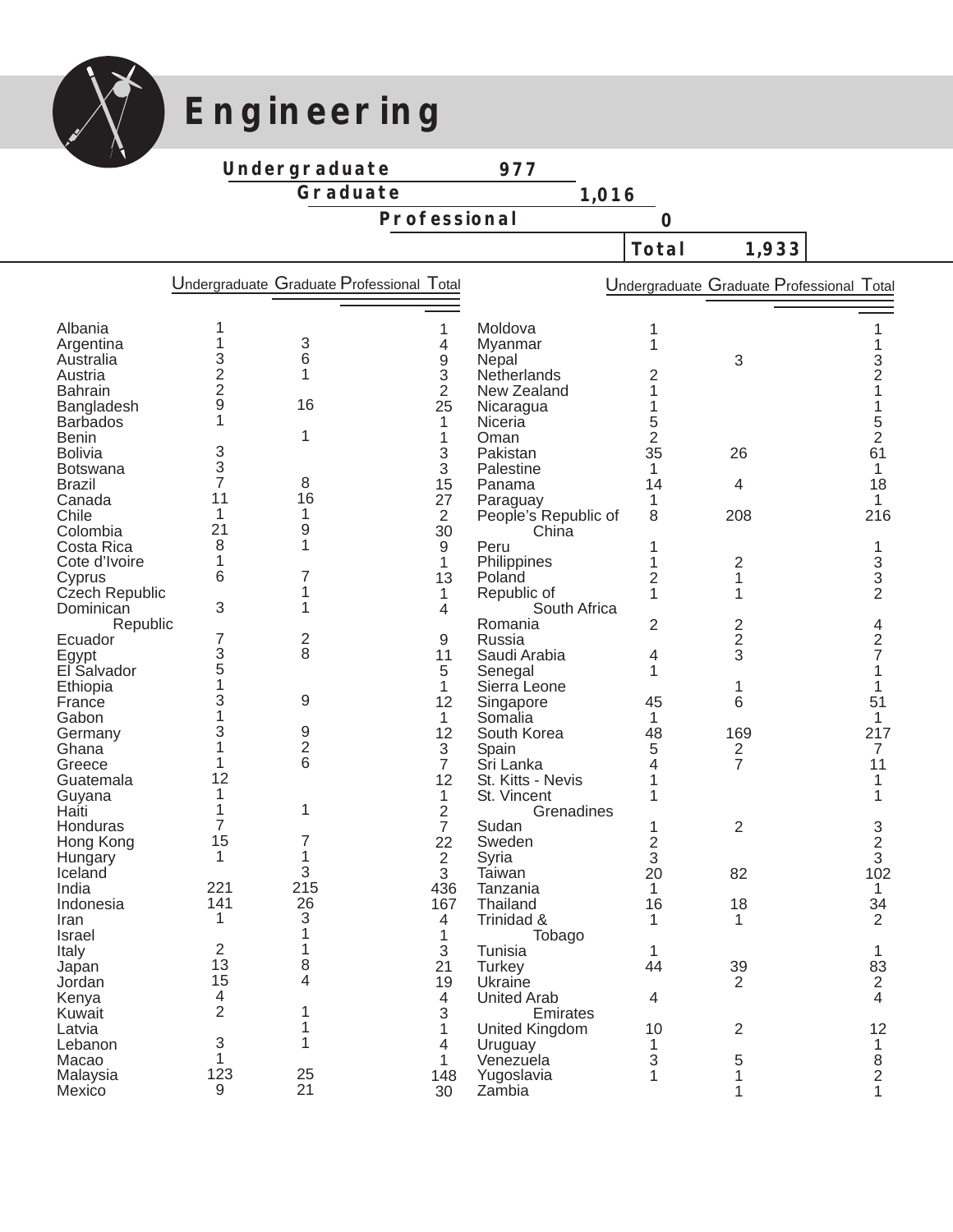

## **Liberal Arts**

#### **Undergraduate Graduate**

**Professional**

|                        |                |                                           |                |                               | Total         | 312                                       |                |
|------------------------|----------------|-------------------------------------------|----------------|-------------------------------|---------------|-------------------------------------------|----------------|
|                        |                | Undergraduate Graduate Professional Total |                |                               |               | Undergraduate Graduate Professional Total |                |
|                        |                |                                           |                |                               |               |                                           |                |
| Albania                |                |                                           |                |                               | 2             |                                           | 3              |
|                        |                |                                           |                | Malaysia<br>Mexico            |               |                                           |                |
| Argentina<br>Australia |                |                                           |                |                               |               |                                           |                |
| Austria                |                |                                           |                | Mongolia<br>Netherlands       |               |                                           |                |
| <b>Bahrain</b>         |                |                                           |                |                               |               |                                           |                |
|                        | 1              |                                           | 2<br>2<br>5    | Nigeria<br>Pakistan           |               |                                           | 3              |
| Bangladesh<br>Brazil   |                |                                           |                |                               |               | 32                                        | 32             |
|                        |                |                                           | 2              | People's Republic of<br>China |               |                                           |                |
| <b>Bulgaria</b>        | 6              |                                           | 13             | Peru                          | 2             |                                           |                |
| Canada<br>Chile        |                |                                           | 4              |                               |               |                                           |                |
|                        |                | 3                                         |                | Philippines                   |               |                                           |                |
| Colombia               | 3<br>3         |                                           | 6<br>3         | Portugal                      |               |                                           |                |
| Costa Rica             |                |                                           |                | Republic of                   |               |                                           |                |
| Cote d'Ivoire          |                |                                           |                | South Africa                  |               |                                           |                |
| Croatia                |                |                                           | 2              | Republic of                   |               |                                           |                |
| Czech Republic         |                |                                           |                | the Congo                     |               | 3                                         |                |
| Ecuador                |                |                                           |                | Romania                       |               |                                           |                |
| Egypt                  |                |                                           |                | Russia                        |               |                                           |                |
| Ethiopia               |                |                                           |                | Sierra Leone                  |               |                                           |                |
| France                 | $\frac{2}{2}$  |                                           |                | Singapore                     | 4<br>10       |                                           | 5<br>43        |
| Germany                |                | 11                                        | 13             | South Korea                   |               | 33<br>12                                  | 12             |
| Ghana                  |                | 3                                         | 3              | Spain                         |               |                                           |                |
| India                  | 7              | 22                                        | 29             | Sri Lanka                     |               | $\overline{c}$<br>$\overline{2}$          | 2              |
| Indonesia              | 8              |                                           | 8              | Sweden                        | $\frac{2}{2}$ |                                           |                |
| Italy                  |                |                                           | $\overline{c}$ | Switzerland                   |               |                                           | $\overline{2}$ |
| Jamaica                |                |                                           |                | Taiwan                        | 5             | 9                                         | 14             |
| Japan                  | 5              | 6                                         | 11             | <b>Turkey</b>                 |               |                                           | 8              |
| Jordan                 | $\overline{2}$ | 3                                         | 5              | Uganda                        |               |                                           |                |
| Kenya                  | $\overline{2}$ |                                           |                | United Kingdom                |               | 5                                         | 12             |
| Lebanon                | 1              |                                           |                | Venezuela                     |               |                                           |                |
| Macedonia              |                |                                           |                | Yugoslavia                    |               |                                           |                |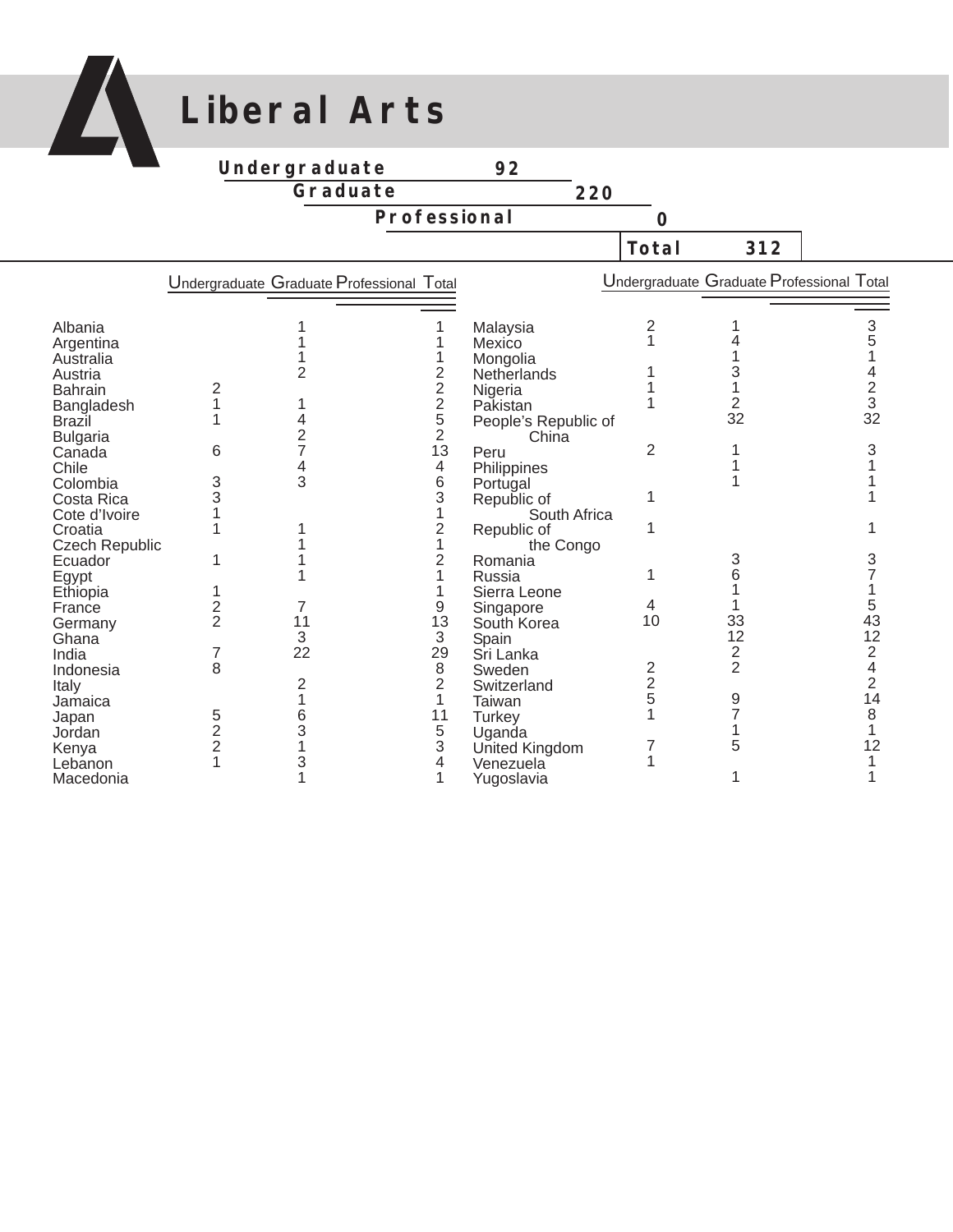## **Management**

K

**Undergraduate**

**Graduate**

**Professional**

|                                                                                                                                                                                                                                                                                                                             |                                                                             |                                                                                 |                                                                                                                  |                                                                                                                                                                                                                                                                                         | Total                                                                                  | 655                                                                                        |                                                                                                                                                                                           |
|-----------------------------------------------------------------------------------------------------------------------------------------------------------------------------------------------------------------------------------------------------------------------------------------------------------------------------|-----------------------------------------------------------------------------|---------------------------------------------------------------------------------|------------------------------------------------------------------------------------------------------------------|-----------------------------------------------------------------------------------------------------------------------------------------------------------------------------------------------------------------------------------------------------------------------------------------|----------------------------------------------------------------------------------------|--------------------------------------------------------------------------------------------|-------------------------------------------------------------------------------------------------------------------------------------------------------------------------------------------|
|                                                                                                                                                                                                                                                                                                                             |                                                                             | Undergraduate Graduate Professional Total                                       |                                                                                                                  |                                                                                                                                                                                                                                                                                         |                                                                                        | Undergraduate Graduate Professional Total                                                  |                                                                                                                                                                                           |
| Angola<br>Anguilla<br>Argentina<br>Austria<br><b>Bahrain</b><br>Bangladesh<br><b>Belarus</b><br>Belgium<br><b>Bolivia</b><br><b>Botswana</b><br><b>Brazil</b><br><b>Bulgaria</b><br>Canada<br>Chile<br>Colombia<br>Costa Rica<br>Cote d'Ivoire<br>Cyprus<br>Czech Republic<br>Ecuador<br>El Salvador<br>Eritrea<br>Ethiopia | 1<br>$\overline{2}$<br>4<br>1<br>4<br>1<br>13<br>3<br>1<br>4<br>1<br>3<br>1 | 1<br>5<br>$\overline{2}$<br>1<br>$\overline{2}$<br>10<br>4<br>11<br>1<br>5<br>1 | 5<br>$\overline{2}$<br>1<br>3<br>1<br>2<br>4<br>1<br>14<br>4<br>12<br>1<br>18<br>3<br>1<br>5<br>1<br>2<br>3<br>1 | Malaysia<br>Mali<br><b>Mauritius</b><br>Mexico<br>Netherlands<br>New Zealand<br>Nicaragua<br>Nigeria<br>Norway<br>Pakistan<br>Panama<br>People's Republic of<br>China<br>Peru<br>Philippines<br>Poland<br>Romania<br>Russia<br>Singapore<br>Slovenia<br>Somalia<br>South Korea<br>Spain | 7<br>1<br>1<br>4<br>33232<br>33<br>$\overline{2}$<br>17<br>1<br>1<br>7<br>1<br>17<br>1 | $\overline{2}$<br>5<br>6<br>1<br>1<br>37<br>13<br>1<br>1<br>$\overline{2}$<br>5<br>39<br>1 | 9<br>9<br>9<br>3<br>$\frac{2}{3}$<br>3<br>34<br>$\overline{2}$<br>54<br>13<br>$\overline{\mathbf{c}}$<br>$\overline{2}$<br>$\overline{\mathbf{c}}$<br>5<br>8<br>1<br>56<br>$\overline{2}$ |
| France<br>Germany<br>Ghana<br>Greece<br>Guatemala<br>Honduras<br>Hong Kong<br>Hungary<br>India<br>Indonesia<br><b>Israel</b><br>Italy<br>Japan<br>Jordan                                                                                                                                                                    | 3<br>7<br>3<br>4<br>96<br>34<br>1<br>3<br>3                                 | 5<br>29<br>1<br>1<br>10<br>36<br>1<br>1<br>3<br>25<br>$\mathbf{1}$              | 8<br>30<br>1<br>1<br>7<br>4<br>5<br>10<br>132<br>35<br>$\overline{2}$<br>3<br>28<br>4                            | Sweden<br>Switzerland<br>Taiwan<br>Thailand<br><b>Turkey</b><br>Ukraine<br><b>United Arab</b><br>Emirates<br>United Kingdom<br>Uruguay<br>Venezuela<br>Yemen<br>Yugoslavia<br>Zimbabwe                                                                                                  | 1<br>16<br>4<br>9<br>1<br>$\overline{2}$<br>1<br>2                                     | 1<br>10<br>$\overline{2}$<br>18<br>$\overline{2}$<br>1                                     | 1<br>1<br>26<br>6<br>27<br>$\overline{2}$<br>1<br>3<br>$\overline{2}$                                                                                                                     |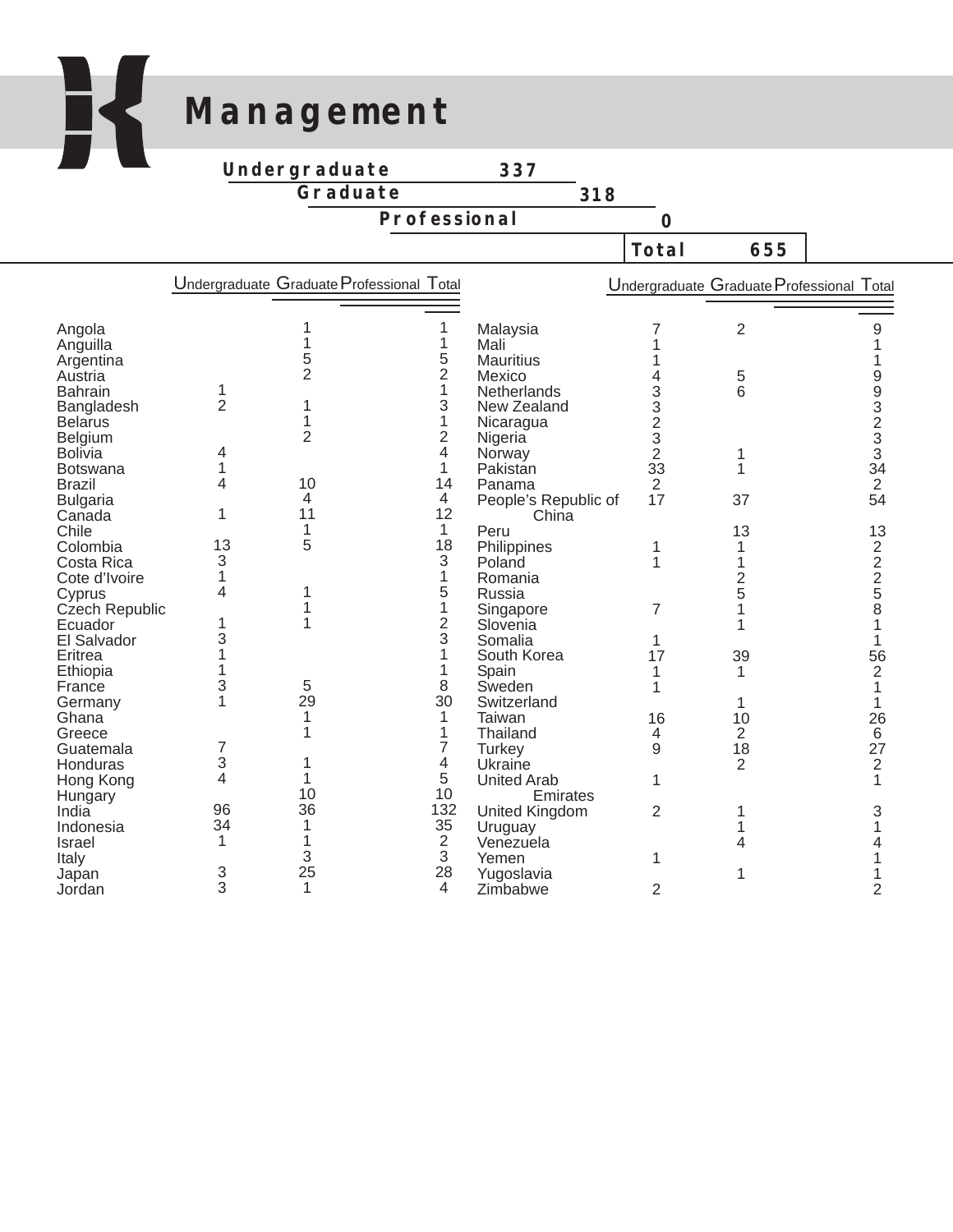

### **Pharmacy, Nursing & Health Sciences**

| <b>UNIVER</b>                                                       |                                           | Undergraduate  | Graduate | Professional                                | 16<br>55                                                        | 19    |                                           |                     |         |
|---------------------------------------------------------------------|-------------------------------------------|----------------|----------|---------------------------------------------|-----------------------------------------------------------------|-------|-------------------------------------------|---------------------|---------|
|                                                                     |                                           |                |          |                                             |                                                                 | Total | 90                                        |                     |         |
|                                                                     | Undergraduate Graduate Professional Total |                |          |                                             |                                                                 |       | Undergraduate Graduate Professional Total |                     |         |
| Bangladesh<br>Cameroon<br>Canada<br>Chile<br>Cote d'Ivoire          |                                           | $\overline{2}$ |          | 5                                           | Malaysia<br>Mexico<br>Pakistan<br>People's Republic of<br>China |       | 23                                        |                     | 2<br>24 |
| <b>Czech Republic</b><br>Ethiopia<br>Gambia<br>Germany<br>Hong Kong |                                           |                | 1<br>4   | 5                                           | Saudi Arabia<br>Singapore<br>Slovenia<br>South Korea<br>Sudan   | 3     | 3                                         |                     |         |
| India<br>Indonesia<br>Jordan<br>Kenya<br>Macao                      | 3                                         | 11<br>2        |          | 14<br>$\overline{c}$<br>$\overline{2}$<br>2 | Taiwan<br>Thailand<br>Togo<br>United Kingdom                    |       |                                           | $\overline{2}$<br>2 |         |



## **Interdisciplinary Biochemistry**

| $\sqrt{d}$                                                                                                  |                                                |    |                                                                                                                      |    |       |                                          |  |
|-------------------------------------------------------------------------------------------------------------|------------------------------------------------|----|----------------------------------------------------------------------------------------------------------------------|----|-------|------------------------------------------|--|
|                                                                                                             | Undergraduate<br>Graduate                      |    | O                                                                                                                    | 50 |       |                                          |  |
|                                                                                                             | Professional                                   |    |                                                                                                                      |    |       |                                          |  |
|                                                                                                             |                                                |    |                                                                                                                      |    | Total | 50                                       |  |
| Canada<br>Hong Kong<br>India<br>Indonesia<br>Israel<br>Mexico<br>Nicaragua<br>People's Republic of<br>China | Undergraduate GraduateProfessional Total<br>15 | 15 | Romania<br>Singapore<br>South Korea<br>Sweden<br>Taiwan<br>Thailand<br><b>Turkey</b><br>United Kingdom<br>Yugoslavia |    |       | Undergraduate GraduateProfessional Total |  |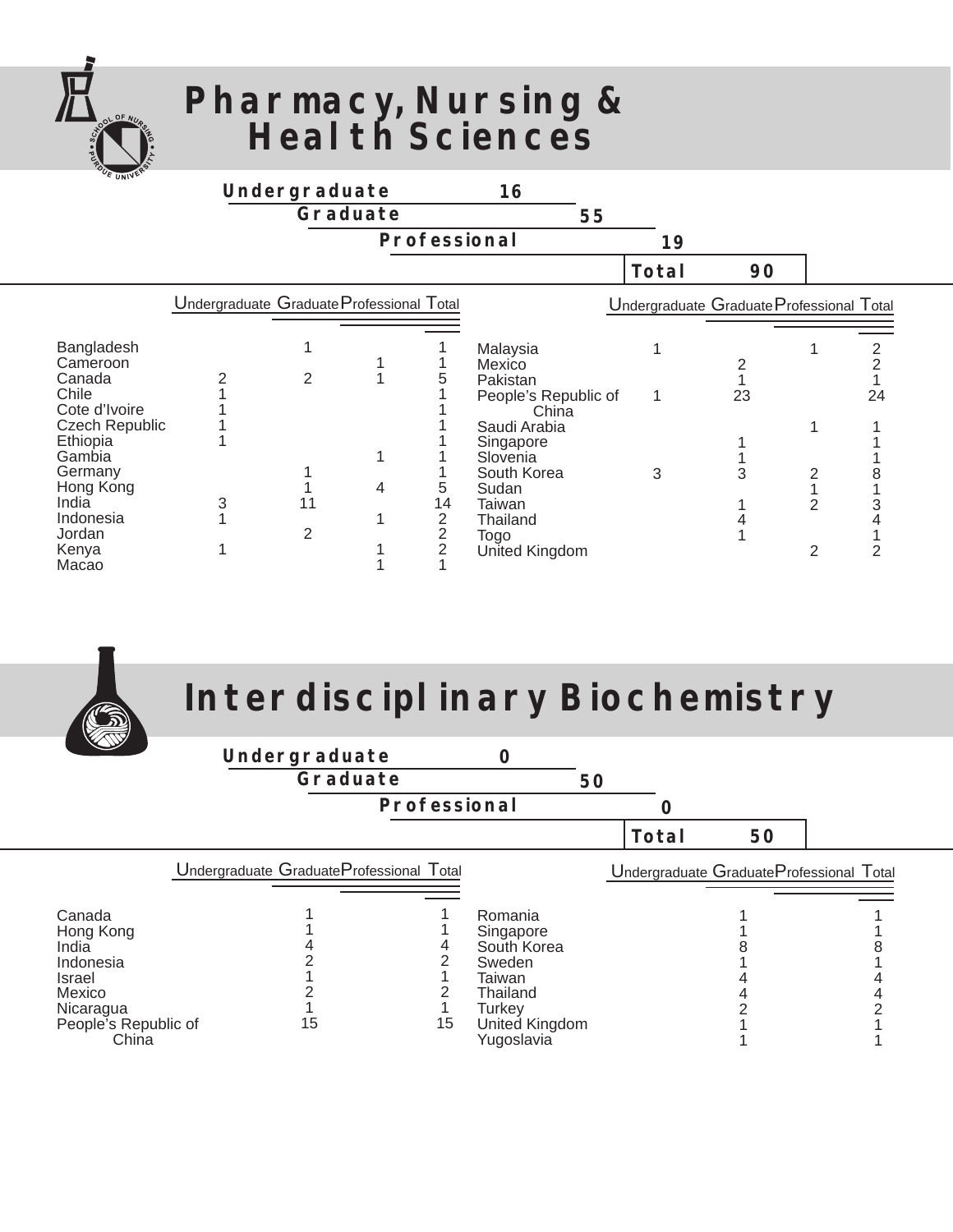

**Science**

| <b>School of Science</b>                                                                                                                          |                               | Undergraduate                             |                                                             | 206                                                                                                                    |                          |                                                           |                                                          |
|---------------------------------------------------------------------------------------------------------------------------------------------------|-------------------------------|-------------------------------------------|-------------------------------------------------------------|------------------------------------------------------------------------------------------------------------------------|--------------------------|-----------------------------------------------------------|----------------------------------------------------------|
|                                                                                                                                                   |                               | Graduate                                  |                                                             | 475                                                                                                                    |                          |                                                           |                                                          |
|                                                                                                                                                   |                               |                                           | Professional                                                |                                                                                                                        |                          |                                                           |                                                          |
|                                                                                                                                                   |                               |                                           |                                                             |                                                                                                                        | $\overline{O}$           |                                                           |                                                          |
|                                                                                                                                                   |                               |                                           |                                                             |                                                                                                                        | Total                    | 681                                                       |                                                          |
|                                                                                                                                                   |                               | Undergraduate Graduate Professional Total |                                                             |                                                                                                                        |                          | Undergraduate Graduate Professional Total                 |                                                          |
|                                                                                                                                                   |                               |                                           |                                                             |                                                                                                                        |                          |                                                           |                                                          |
| Albania<br>Algeria<br>Argentina<br>Australia<br>Bangladesh<br>Beliže<br><b>Botswana</b><br><b>Brazil</b><br><b>Bulgaria</b><br>Canada<br>Colombia | 1<br>1<br>$\overline{2}$<br>1 | 2<br>$\frac{2}{5}$<br>1<br>4<br>4<br>6    | 1<br>2<br>$\overline{2}$<br>6<br>1<br>1<br>5<br>4<br>6<br>1 | Maldives<br>Mali<br>Mexico<br>Moldova<br>Mongolia<br>Nepal<br>New Zealand<br>Nicaragua<br>Norway<br>Pakistan<br>Panama | 1<br>3<br>1<br>1<br>12   | 1<br>4<br>2<br>$\overline{2}$<br>$\overline{2}$<br>7<br>1 | $\frac{2}{3}$<br>1<br>19<br>1                            |
| Costa Rica<br>Cyprus<br>Czech Republic                                                                                                            | 1                             | 2                                         | 1<br>2<br>$\overline{2}$                                    | People's Republic of<br>China<br>Philippines                                                                           | 19                       | 172<br>1                                                  | 191                                                      |
| Ecuador<br>Egypt<br>Ethiopia<br>France                                                                                                            | 1<br>1                        | 7<br>4                                    | 1<br>7<br>1<br>5                                            | Poland<br>Republic of Palau<br>Romania<br>Russia                                                                       | 1<br>1                   | 4<br>14<br>13                                             | 4<br>1<br>14<br>14                                       |
| Germany<br>Ghana<br>Greece                                                                                                                        | 1                             | 6<br>4                                    | 7<br>1<br>4                                                 | Saudi Arabia<br>Singapore<br>South Korea                                                                               | 1<br>11<br>17            | 45                                                        | 1<br>11<br>62                                            |
| Hong Kong<br>Hungary<br>India<br>Indonesia<br>Iran<br>Italy<br>Jamaica                                                                            | 6<br>56<br>29                 | $\overline{2}$<br>79<br>1<br>3<br>8       | 7<br>$\overline{2}$<br>135<br>30<br>3<br>8<br>1             | Spain<br>Sri Lanka<br>Taiwan<br>Tanzania<br>Thailand<br><b>Togo</b><br>Trinidad and                                    | 2<br>9<br>$\overline{2}$ | $\overline{2}$<br>4<br>24<br>1                            | $\overline{\mathbf{c}}$<br>$\,6$<br>33<br>$\overline{2}$ |
| Japan<br>Jordan<br>Kenya<br>Kyrgyzstan<br>Lebanon<br>Macao<br>Malaysia                                                                            | 5<br>11                       | 2                                         | 6<br>$\overline{2}$<br>1<br>12                              | Tobago<br><b>Turkey</b><br>Ukraine<br><b>United Kingdom</b><br>Venezuela<br>Yugoslavia                                 | $\overline{2}$<br>7      | 13<br>1<br>1                                              | 15<br>1<br>8<br>1                                        |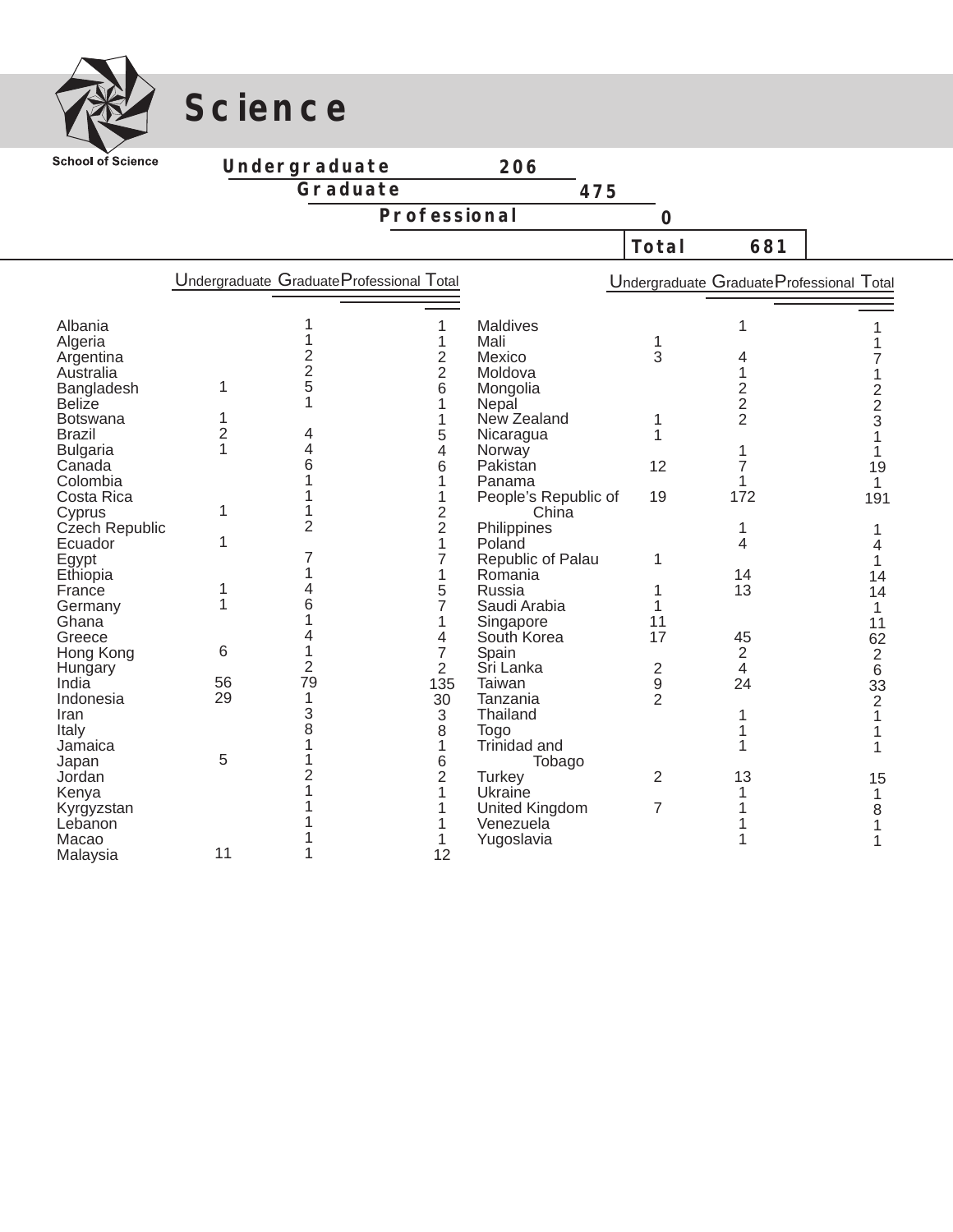

## **Technology**



|                       | Undergraduate Graduate Professional Total |  |    | Undergraduate Graduate Professional Total |   |  |    |  |
|-----------------------|-------------------------------------------|--|----|-------------------------------------------|---|--|----|--|
| <b>Bahrain</b>        |                                           |  |    | Panama                                    |   |  |    |  |
| Canada<br>Ecuador     |                                           |  |    | People's Republic of<br>China             | 5 |  | 14 |  |
| Ethiopia<br>Hong Kong |                                           |  |    | Philippines<br>Singapore                  |   |  |    |  |
| India<br>Indonesia    | 16                                        |  | 18 | South Korea<br>Spain                      |   |  |    |  |
| Jordan<br>Macao       |                                           |  |    | Taiwan<br>Thailand                        |   |  |    |  |
| Malaysia<br>Niger     |                                           |  |    | United Kingdom<br>Uruguay                 |   |  |    |  |
| Nigeria<br>Pakistan   |                                           |  |    | Venezuela                                 |   |  |    |  |



# **Veterinary Medicine**

| <i>purdul</i>                                                                          |                                           |               |              |  |                                                                                    |    |                  |                                          |   |
|----------------------------------------------------------------------------------------|-------------------------------------------|---------------|--------------|--|------------------------------------------------------------------------------------|----|------------------|------------------------------------------|---|
|                                                                                        |                                           | Undergraduate |              |  | $\mathbf{z}$                                                                       |    |                  |                                          |   |
|                                                                                        |                                           | Graduate      |              |  |                                                                                    | 23 |                  |                                          |   |
|                                                                                        |                                           |               | Professional |  |                                                                                    |    | $\boldsymbol{2}$ |                                          |   |
|                                                                                        |                                           |               |              |  |                                                                                    |    | Total            | 27                                       |   |
| Argentina<br><b>Brazil</b><br>Canada<br>Colombia<br>Egypt<br>Germany<br>Ghana<br>India | Undergraduate Graduate Professional Total |               |              |  | Japan<br>Jordan<br>Malaysia<br>People's Republic of<br>China<br>Taiwan<br>Thailand |    |                  | Undergraduate GraduateProfessional Total | 8 |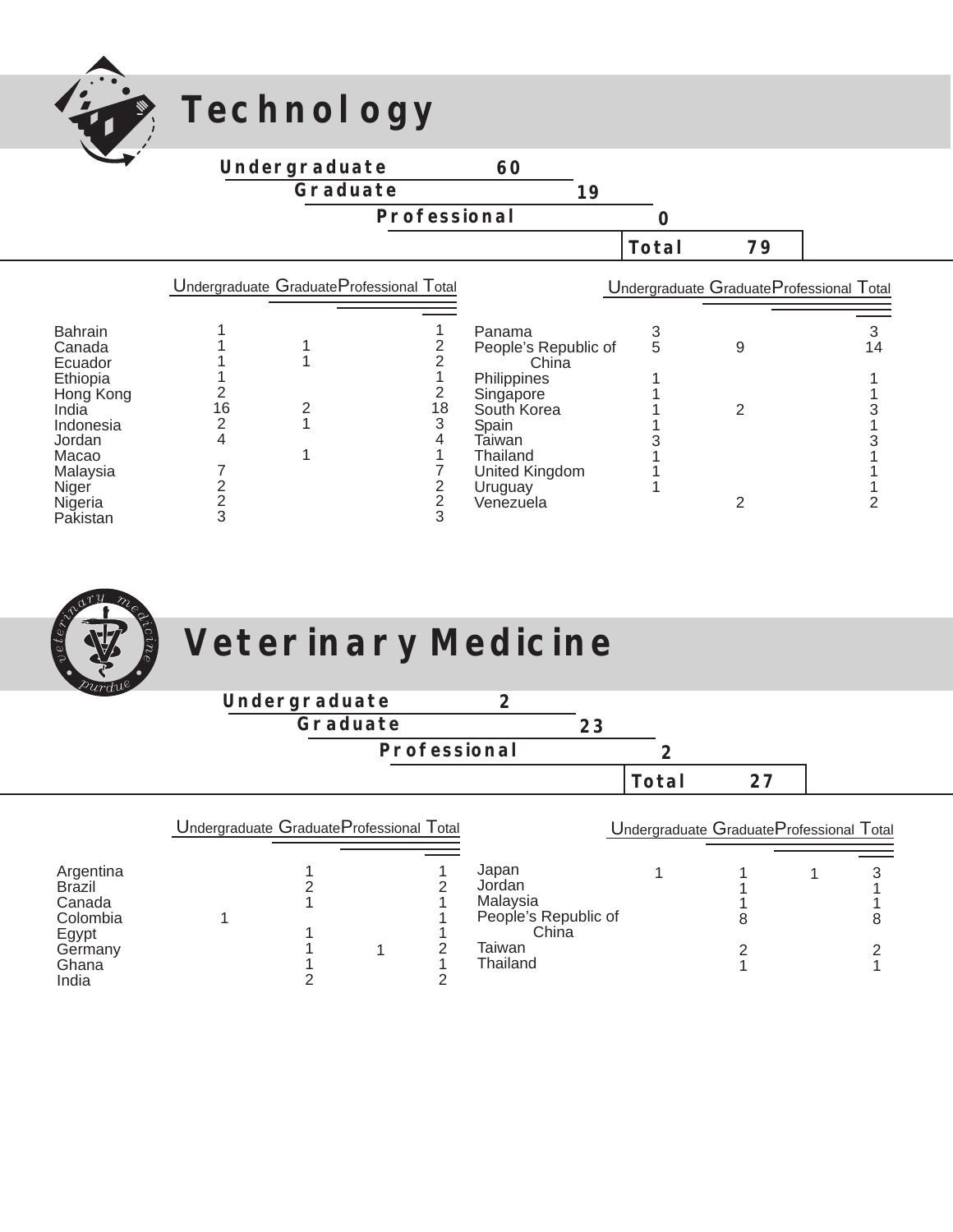

## **Non-Degree**

#### **Undergraduate**

**Graduate**

**Professional**

**Total** 

|                 | Undergraduate Graduate Professional Total |                      |    | Undergraduate GraduateProfessional Total |
|-----------------|-------------------------------------------|----------------------|----|------------------------------------------|
|                 |                                           |                      |    |                                          |
| Bangladesh      |                                           | Pakistan             |    |                                          |
| <b>Belarus</b>  |                                           | People's Republic of | 47 | 47                                       |
| <b>Botswana</b> |                                           | China                |    |                                          |
| Brazil          |                                           | Republic of          |    |                                          |
| Colombia        |                                           | South Africa         |    |                                          |
| Ghana           |                                           | Russia               |    |                                          |
| Hong Kong       |                                           | South Korea          | 58 | 58                                       |
| India           |                                           | Spain                |    |                                          |
| Indonesia       |                                           | Sri Lanka            |    |                                          |
| Jordan          |                                           | St. Kitts - Nevis    |    |                                          |
| Mexico          |                                           | Taiwan               |    |                                          |
| Moldova         |                                           | Turkey               |    |                                          |
| Nepal           |                                           | Ukraine              |    |                                          |
| Nicaragua       |                                           | Venezuela            |    |                                          |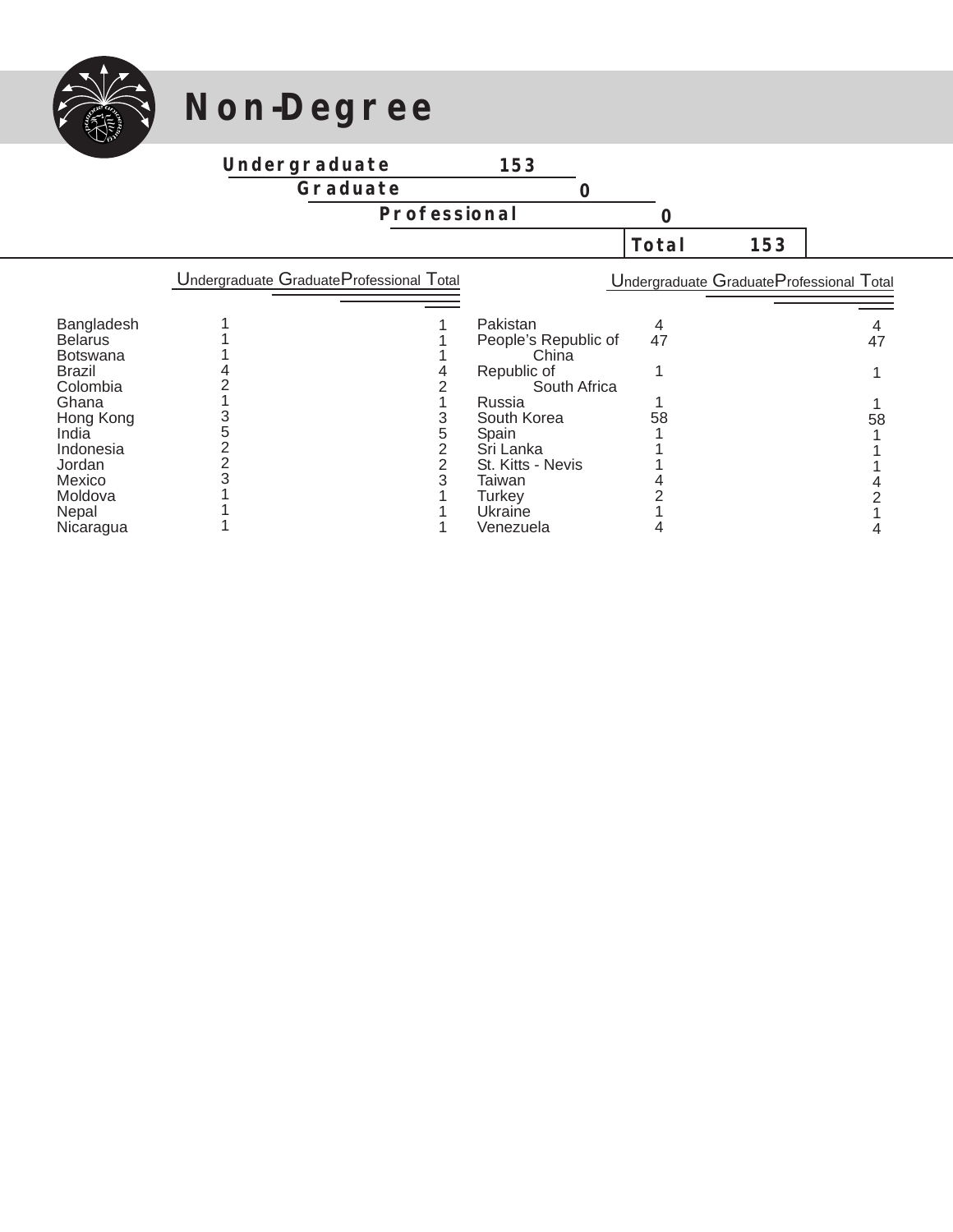

### **International Faculty & Staff By Department**

| Aero & Astro Engineering<br>Aeronautics & Astronautics<br>Agricultural & Biological<br>Engineering                                                                                                                                                                                                                                                                                         | $\overline{c}$<br>$\overline{1}$<br>8                                            |
|--------------------------------------------------------------------------------------------------------------------------------------------------------------------------------------------------------------------------------------------------------------------------------------------------------------------------------------------------------------------------------------------|----------------------------------------------------------------------------------|
| <b>Agricultural Economics</b><br>Agronomy<br><b>Animal Sciences</b><br><b>Audiology &amp; Speech Sciences</b><br><b>Basic Medical Science</b><br><b>Biochemistry</b><br>Biochemistry & Molecular                                                                                                                                                                                           | 5<br>17<br>8<br>$\overline{1}$<br>6<br>6<br>$\overline{1}$                       |
| Biology (Interdisciplinary)<br><b>Biological Sciences</b><br>Botany & Plant Pathology<br><b>Chemical Engineering</b><br>Chemistry<br><b>Child Development &amp; Family Studies</b><br><b>Civil Engineering</b><br>Communication<br><b>Computer Science</b><br><b>Consumer Sciences &amp; Retailing</b><br><b>Curriculum &amp; Instruction</b><br>Earth & Atmospheric Sciences<br>Economics | 54<br>12<br>16<br>49<br>1<br>14<br>1<br>26<br>7<br>1<br>4<br>$\overline{1}$      |
| Education<br><b>Electrical &amp; Computer Engineering</b><br>English<br>Entomology<br><b>Food Science</b><br><b>Foods &amp; Nutrition</b><br>Foreign Languages & Literatures<br>Forestry<br><b>Health Sciences</b><br>Health, Kinesiology, & Leisure Studies                                                                                                                               | $\begin{array}{c} 2 \\ 19 \\ 3 \\ 2 \\ 13 \end{array}$<br>3<br>10<br>1<br>3<br>3 |

| Horticulture<br><b>Industrial &amp; Physical Pharmacy</b><br><b>Industrial Engineering</b><br><b>Interdisciplinary Engineering</b><br><b>Library Sciences</b><br>Management<br><b>Materials Engineering</b><br><b>Mathematics</b><br><b>Mechanical Engineering</b><br><b>Mechanical Engineering Technology</b><br>Medicinal Chemistry &<br>Molecular Pharmacology<br><b>Nuclear Engineering</b><br>Pharmacy<br>Physics<br><b>Plant Biology</b><br><b>Political Science</b><br><b>Psychological Sciences</b><br>Resturant, Hotel Institutional<br>& Tourism Management<br>Science<br>Sociology & Anthropology<br><b>Statistics</b><br>Technology<br><b>Undergraduate Non-Degree</b><br><b>Veterinary Clinical Sciences</b><br><b>Veterinary Pathobiology</b><br><b>Visual &amp; Performing Arts</b><br>Laboratory of Renewable Resources<br>Engineering<br><b>Residence Hall Assistant Manager</b><br>in Windsor Hall | 21<br>4<br>1<br>$\frac{1}{2}$<br>$\overline{1}$<br>16<br>18<br>1<br>19<br>5<br>$\frac{4}{23}$<br>$\mathbf{1}$<br>$\begin{array}{c} 1 \\ 1 \end{array}$<br>$\overline{2}$<br>1<br>1<br>5<br>1<br>$\overline{1}$<br>12<br>6<br>3<br>1<br>1 |
|----------------------------------------------------------------------------------------------------------------------------------------------------------------------------------------------------------------------------------------------------------------------------------------------------------------------------------------------------------------------------------------------------------------------------------------------------------------------------------------------------------------------------------------------------------------------------------------------------------------------------------------------------------------------------------------------------------------------------------------------------------------------------------------------------------------------------------------------------------------------------------------------------------------------|------------------------------------------------------------------------------------------------------------------------------------------------------------------------------------------------------------------------------------------|
| −Total                                                                                                                                                                                                                                                                                                                                                                                                                                                                                                                                                                                                                                                                                                                                                                                                                                                                                                               | 455                                                                                                                                                                                                                                      |